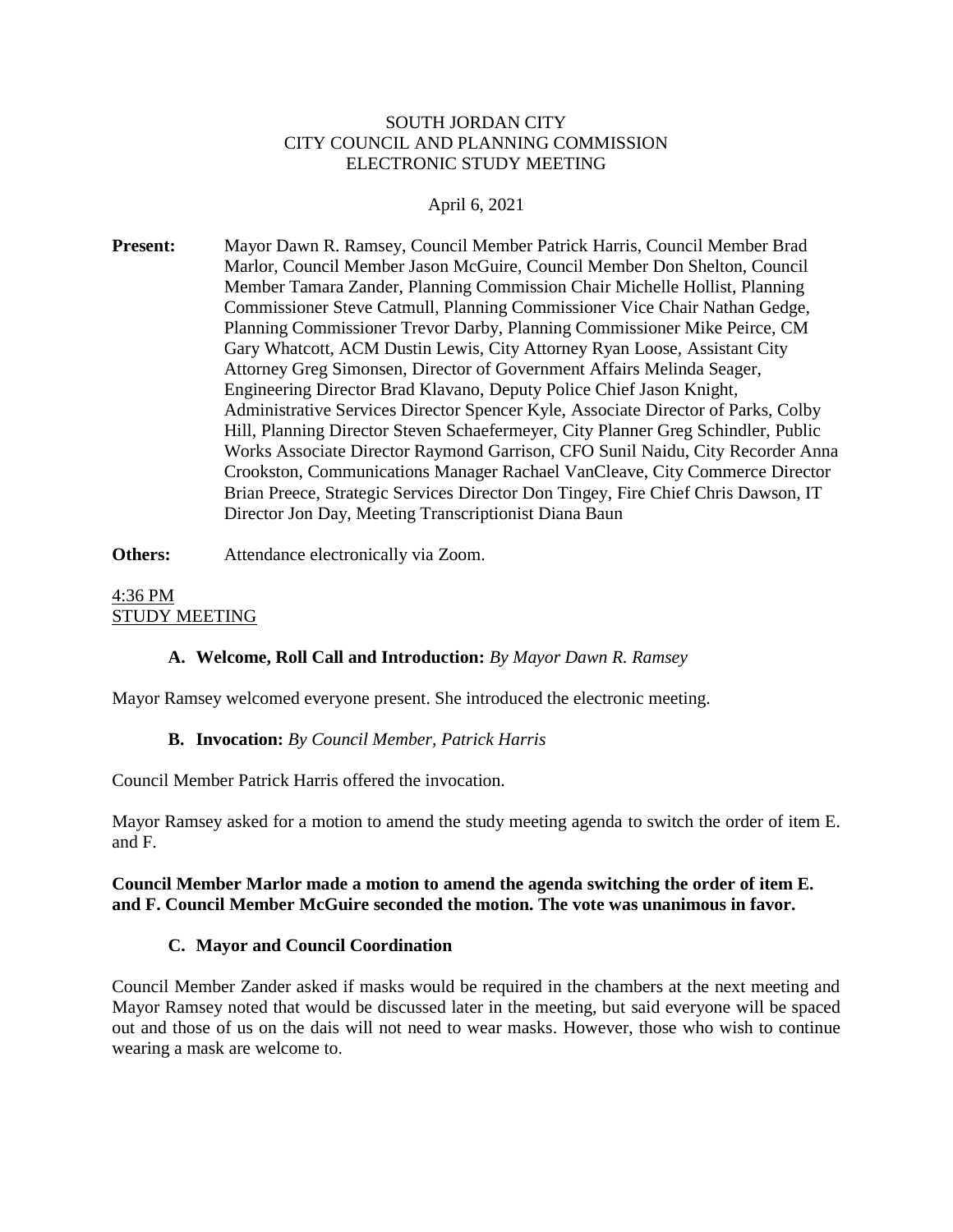#### **D. Discussion/Review of Regular Council Meeting**

Council Member Shelton asked about the Redwood Road access project, he could not tell what part of the project was in the RDA and what part wasn't and asked for some clarification.

CM Gary Whatcott said the map shows the RDA boundary. He noted it is a new entrance just south of the library, it's next to the new project that's going on.

City Commerce Director Brian Preece said the property just north of the power station is in the RDA, that's the property we sold. The parcel next to it is not in the RDA. North and south of that parcel are in the RDA, just the one parcel in exhibit B is not in the RDA. They needed to use that parcel to create the road as half of the road will be on our old parcel, the one Boyd Brown bought, and the other half will be on the parcel that is outside of the RDA. One of the reasons it was brought to the council is because they have been working on this project for several years and the project area has run out. There is money left in it, but Mr. J. Craig Smith, RDA attorney, felt since the project has been terminated they should bring it to the council and have them authorize that amount.

Council Member Shelton said he presumed spending money outside of the RDA was not a problem.

Mr. Preece said it is not, state law allows it as long as it serves the RDA project area and this road is being used to go into the project area.

Mr. Whatcott noted it will also open up some other development to occur along that roadway and improve the RDA area. The entrance north of the new street will be closed and create a new parcel, so this creates new space for development.

Council Member Shelton asked if the city owns those parcels or if they are owned by other parties?

Mr. Whatcott said they are owned by other parties.

Mr. Preece added they will be dedicated to the city as a city road as we do with other subdivisions.

Mr. Whatcott said the parcels themselves are owned by other parties and will be developed by those other parties as they also participated in some of the road dedication.

Council Member Shelton noted it seems early in the year to be addressing the fire item on the regular meeting agenda. He asked to confirm that this isn't a prohibition for a specific period of time, that this prohibition is indefinite?

Fire Chief Chris Dawson responded yes, this applies year-round as it covers smoky materials in highrisk areas. This has been the case in the past as well. This year they have mirrored the resolution closer to the state language which is found in state law so that we are only covering those areas specifically called out in state law.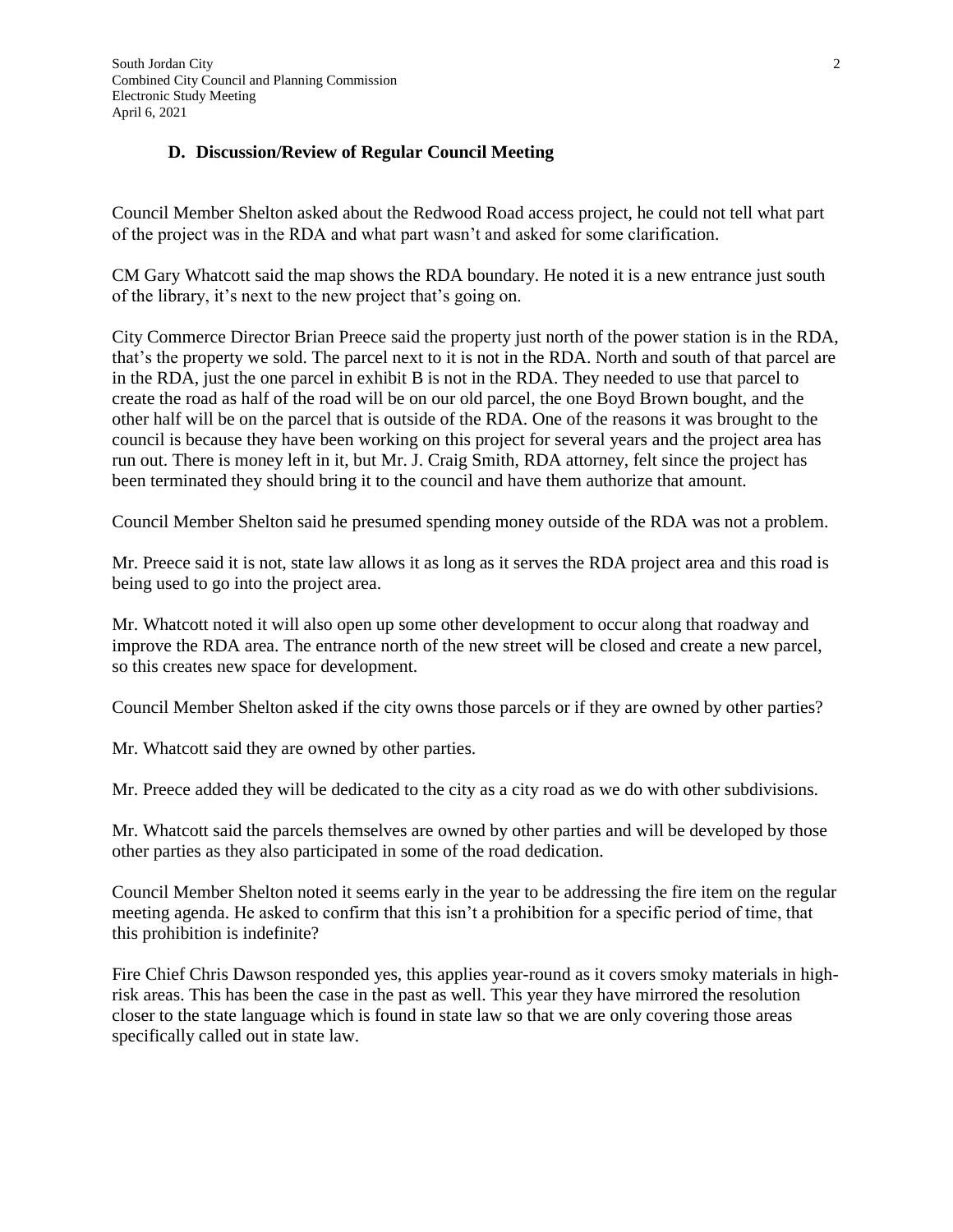Council Member Shelton asked specifically about Item #3 on the resolution, under Section 2 "prohibited acts" – within 200 feet of specific areas, he asked if it is related to where he lives and if someone wanted to smoke a pipe, would they be able to do that on his property?

Chief Dawson said no, this is more related to fall-out zones and the 200-foot rule, is specific to fireworks. Property owners can use their property to do whatever they like within the laws.

Council Member Shelton asked about a fire pit in his backyard, and if that was allowed since he is within 200 feet of the areas described.

Chief Dawson said in the strictest sense that might be the case, however they deal with fire pits specifically in fire code and those are addressed there. There is no prohibition towards using a fire pit on his property as long as it meets the general fire code requirements. In the case of one and twofamily dwellings, the code is quite broad and there are very few limitations to being able to use that on private property.

**E. Discussion Item:** Planning Commission and City Council Discussion.

Mayor Ramsey is grateful to meet with the Planning Commission and for their service to the city. She asked the Planning Commission to introduce themselves, beginning with Chair Michelle Hollist.

Chair Hollist said she has lived in South Jordan since 2004 and has served on the Planning Commission for about 2 years now. She has 4 children whom all attend public school here in South Jordan and they have found this to be a great community to raise a family.

Commissioner Steven Catmull said he has been on the commission for a little over a year. He has been living in South Jordan for 11 years and in the South Valley for 20 years. He and his family love living here and he is happy to serve.

Commissioner Trevor Darby said he and his wife moved to South Jordan in 1999 and have been here for almost 23 years. They love it, have 6 kids and they have all gone through the schooling system in the city and they have been pleased with it.

Commissioner Nathan Gedge said he represents District 1 with Council Member Harris. He has been on the Planning Commission of South Jordan since last year. He currently serves as Vice-Chair to Chairwoman Hollist. He was born and raised in South Jordan over 40 years ago. His family has lived in South Jordan since 1950. He, his wife, and 4 kids returned to South Jordan – some may know his son who is a custodian with the city as well.

Commissioner Mike Peirce said he has lived in South Jordan in many different homes for about 20 years. They just moved a couple of years ago and couldn't leave the city so they will be here for life. He has been on the commission a little over a year now, he is the alternate and Mayor Ramsey's appointee.

Chair Hollist noted they also have Commissioner Morrissey who has served the longest but he was unable to join us today.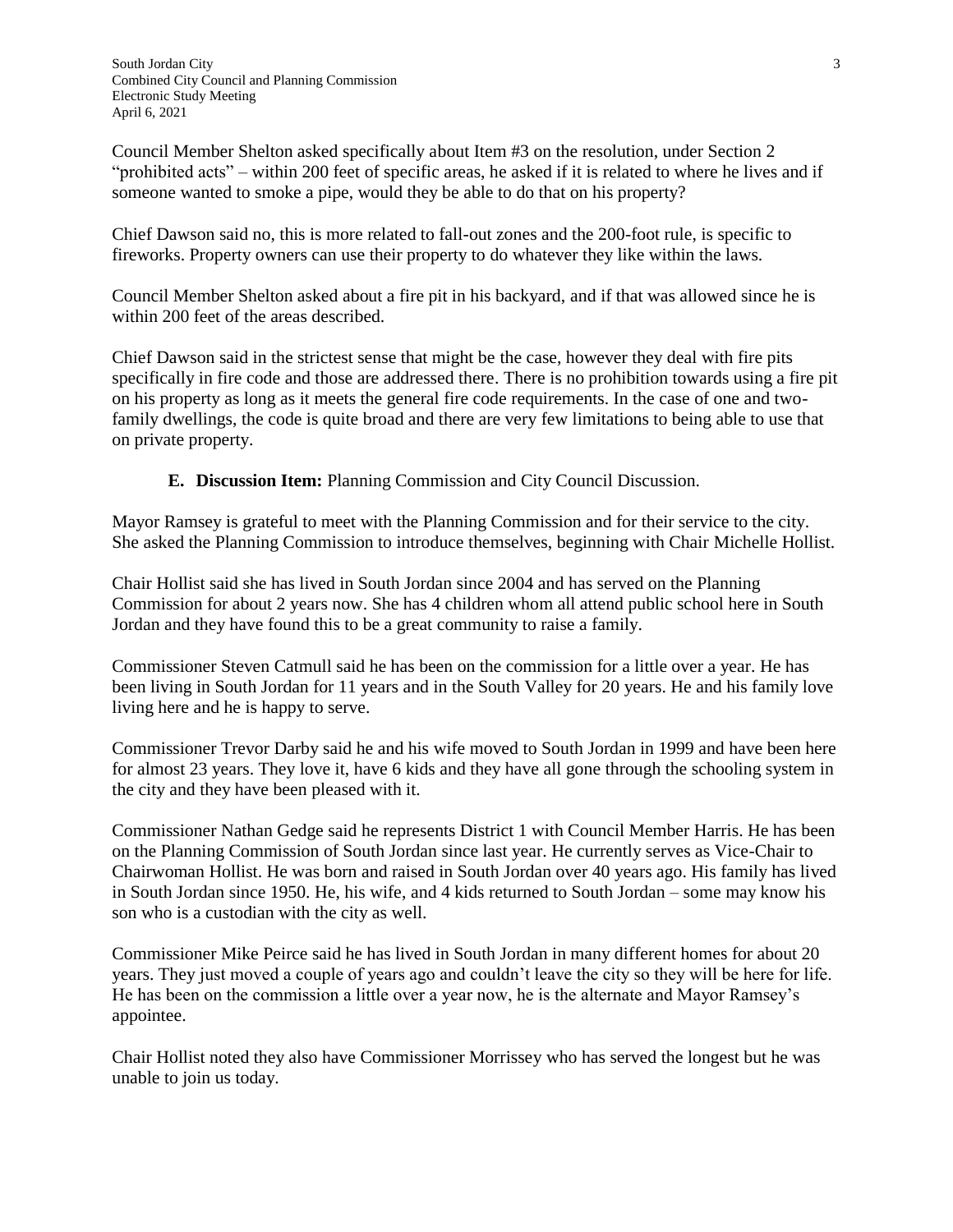Mayor Ramsey believes our residents are in good hands as we have really good people who are serving to try to represent the best interests of this city as we continue to grow at unprecedented rates and work hard to plan well and do all we can to maintain the quality of life we all love so much about this city. She noted it is fun to look back and see how her life has crossed paths with so many here in different ways before the seats they are all in now.

Director of Planning Steven Schaefermeyer said there is a water-efficient landscaping ordinance they will be bringing forward. Some of the principles already exist in our code. Over the years we have enforced them in different ways, but they are now being asked by Jordan Valley to make some changes and adopt some regulations for water-efficient landscaping. There has been a declaration of emergency for drought and Jordan Valley is continually looking at its water supply. Several years ago they came up with a tiered system for water rates and more than a year ago they passed a resolution with an attached "model ordinance" of water-efficient standards, specifically for new construction. Now they are telling cities they need to adopt this otherwise they will impose a different rate system that will increase water prices for the city. So, in an effort to do that and avoid those increases in water rates they have prepared an amendment to our code. It will be coming to the Planning Commission this month and City Council next month. He was going to show a video tonight but in order to leave enough time for the rest of the meeting, he decided he would email that out, along with their proposed ordinance. There will be both a clean version of the ordinance for everyone to read through, as well as one that shows the changes they are making. Before everyone's respective meetings, if anyone wants to reach out to Public Works Director Jason Rasmussen, Associate Director of Parks Colby Hill, or himself please do so. It has been coordination between departments that deal with park strips and new development and Public Works to figure out how they are going to implement those standards. In the email he will include a link to the video Jordan Valley prepared, it is about four and a half minutes long. It gives their perspective on what they are trying to accomplish as well as our interpretation of their requirements. He said he has asked them how much leeway they have, and we have some leeway but not a lot if we want to stay in the same tier of water rates. Last, he will include a link to Herriman's efforts. They let out a little bit and have adopted their version of the requirements and he will send those out so everyone can get a sense of what other communities are doing.

Mr. Schaefermeyer moved on to discuss the items with the Planning Commission. The first one he brought up is regarding Daybreak and there is a concern about residents coming to planning meetings. They are wondering how we can improve communication about what Daybreak is and what they are allowed to do, what the purpose of the public hearings are. He thinks it would be good for the City Council to understand their concerns and get their perspective.

Chair Hollist said they had a recent meeting where residents came shocked at what could go in next to single-family homes. They felt they had been misled, that there were materials Daybreak had provided that indicated there might be open space or parks space. She thinks there is a lack of education as far as what a planned community is, but there is also a concern that they were naming specific builders, specific realtors who were making word of mouth promises as to what would or would not be next door. The recent application was that of townhomes that ranged as tall as 45 feet, very close to the homes with a very small offset; an offset that wouldn't be acceptable in the main part of South Jordan. Chair Hollist is aware the planned community has everything locked up, it was all agreed, and settled back when it was first started. The main concern is citizens coming to the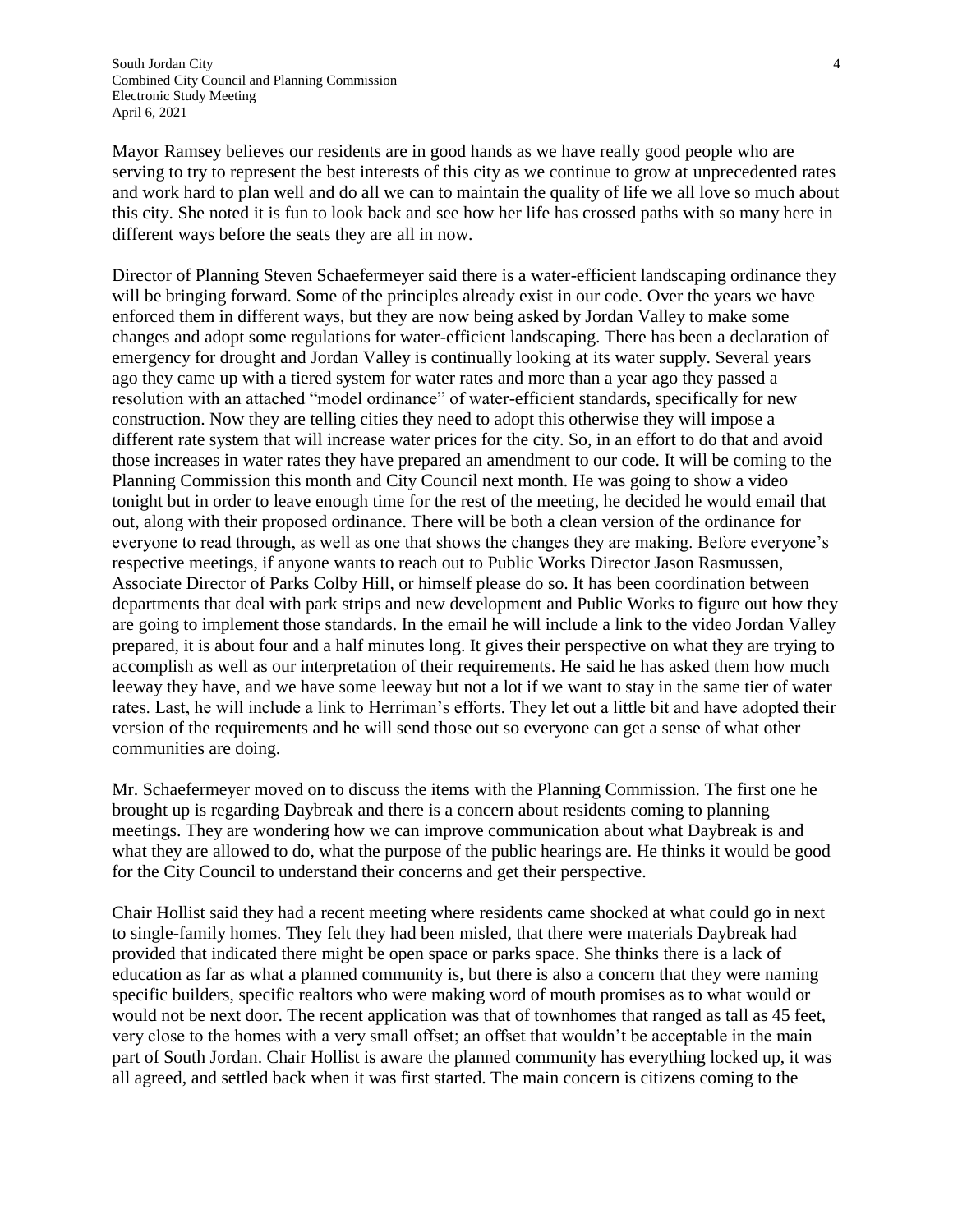meetings unaware that this is the case and being verbally promised or shown literature in one form or another that has misled them as to what would be allowed in their area.

Mayor Ramsey added the same thing happened to her when they built their home in 2004 in Sunstone. They are surrounded by Daybreak but the only neighborhood that isn't Daybreak. When they built their home they were told the empty parcel at the end of their street was going to be a park and she asked about that when she first became mayor. Mr. Whatcott told her that was never going to be a park. Her home went in right before anything started in Daybreak so there was nothing around her and she was told there was nothing planned, they didn't even know about Daybreak at the time and it was already being planned behind the scenes. She can appreciate the concern on the part of residents. She asked Mr. Schaefermeyer to address this, to explain what Daybreak can and can't do and noted many times even the city doesn't get advance notice of what they're doing and it comes as a surprise.

Commissioner Catmull added a few times it has happened he feels like, although shocked, some of the participants who come from the public get informed well by city staff and he is appreciative of that "just in time" communication that happens. He thinks in the end a lot of them feel frustrated and he would love to find a way to get in front of that, but he also knows it is very hard to do because people only care when they are immediately impacted.

Mr. Schaefermeyer said they hear that with Daybreak, but also across the city. A realtor said it, or they called the city and spoke with an unnamed person, or a neighbor or someone else said a field would never be developed as a subdivision or would always be housing, etc. Maybe the distinction with Daybreak is such a large zone and there is flexibility, along with a Master Development Agreement (MDA) we cannot change. Maybe it is a bit unique for Daybreak, that you don't have those opportunities for a rezone when these discussions come up. He indicated they had some ideas of how they could better communicate to the public, but as Commissioner Catmull said, a lot of times the public won't engage until it's on their front doorstep. He is curious to what extent as a city we want to try to stay in front of some of these issues, or what the effort that we are looking for is. He agreed if he has the chance to talk through something with a resident they may not be happy by the end of it and may show up to the meeting, but they hopefully understand a bit more the context of why these meetings occur.

Mayor Ramsey asked for everyone's thoughts.

Commissioner Catmull said this is a hard thing to stay ahead of because of Daybreak's unique situation.

Council Member Brad Marlor said unfortunately he thinks it's a case of self-informing about where these residents are going to live. If you don't do it in advance it's a little bit late after you've moved in to find out what's going to go in next to you. He said when he moved here he was very deliberate in making sure nothing was going on in his subdivision. He found out the big open space behind his house in Taylorsville eventually became Bangerter highway, but he was told by a realtor it would never be developed because the Central Utah Water Project was back there. Unfortunately the residents are a little bit behind the times, they are asking questions when they should have been informing themselves to start with. They want someone to blame besides themselves. The question is, how do we inform people who are not asking questions relevant to where they are moving?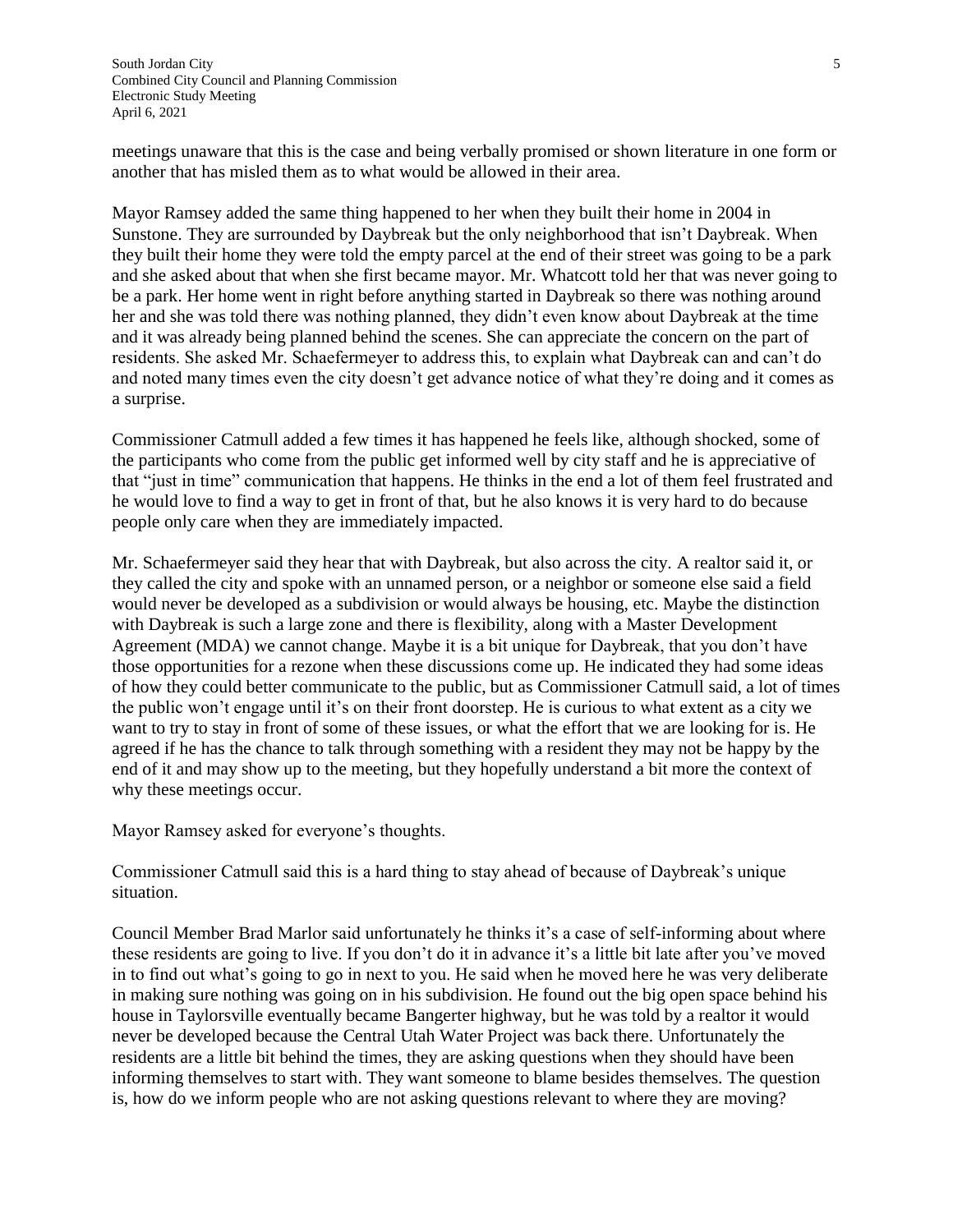Council Member Tamara Zander noted Council Member Marlor said something important, everyone has a responsibility for due diligence, and as a city we can't take on that role, nor should we. When a buyer buys a home and the realtor says "this is going to be a park" they then need to do their homework and make sure that's correct. Some realtors are saying things they shouldn't, but the city can't fix that, that needs to be something you hire a professional for to get that information and then call the city and verify it as that is part of the contractual due diligence deadline. The city can't go in and fix it when someone doesn't do their due diligence. However, she has lived in Daybreak for 16 years, about the 20<sup>th</sup> family to move into the community, and she has seen things shift. They have an MDA, but since she has lived there she has seen maps have amenities that have changed and that is a reality. Unfortunately, the developer can do that as long as they stay within the guidelines. She added within a month of coming on the City Council it all hit the fan with the townhomes they were putting in where there was supposed to be a pool and it was ugly. What is happening now is minor compared to the past in Daybreak, but it is probably not going to stop. She believes the developer has done a better job of putting signage on areas that are going to be developed. In the past, you would see open spaces in Daybreak and they would just sit open, now you see a white sign that says "future development location." It happened after the issue in Founder's Park when they were supposed to get a pool amenity and they put in townhomes. It was fought for about three years but she thinks we could communicate back to the developer some of the frustrations the Planning Commission is getting and they could ask them to do a better job of communicating. They have all kinds of marketing brochures and they spend a boatload of money on marketing to residents and realtors and future residents, but clarity could be something they could improve on, and they have, but due diligence needs to be done by buyers. Other than encouraging the developer to do a better job of communicating, which they have done, she doesn't know what else the city can do.

Mayor Ramsey said we could make sure if something comes to the council or commission related to Daybreak, we could give our own little disclaimer in the meeting every time it comes up as people are moving in all the time and might not be aware of the history. Some sort of reminder there is an MDA in place with Daybreak and they have quite a bit of latitude, and to recognize if there is open space by you it might not stay open space as they have the flexibility to do that.

Council Member Zander noted we have realtors from all over the state selling homes to people in Daybreak and they don't understand the Home Owners Association (HOA) or the MDA. There is a lot of complexity to Daybreak and a lot of people don't understand it. It would be wise for us to communicate back to the developers, the frustrations the Planning Commission is experiencing and the number of residents coming in confused and frustrated. They should hear the feedback because they could remedy some of this on their side.

Mayor Ramsey said she would hope they could because we don't want people to be frustrated, and as Daybreak she would imagine they don't want people frustrated either. If customer service is as important to them as they claim it is, this might be something they could work on. She agreed with giving this feedback directly to them.

Commissioner Catmull asked if there is some lightweight education that could be in the newsletter to highlight "is there an open space near you? Here's what it could mean." Maybe a series of two to three articles over the course of a month, what residents need to be aware of and how things develop with a note "if you're in Daybreak here is what it also could mean." Maybe six to eight points they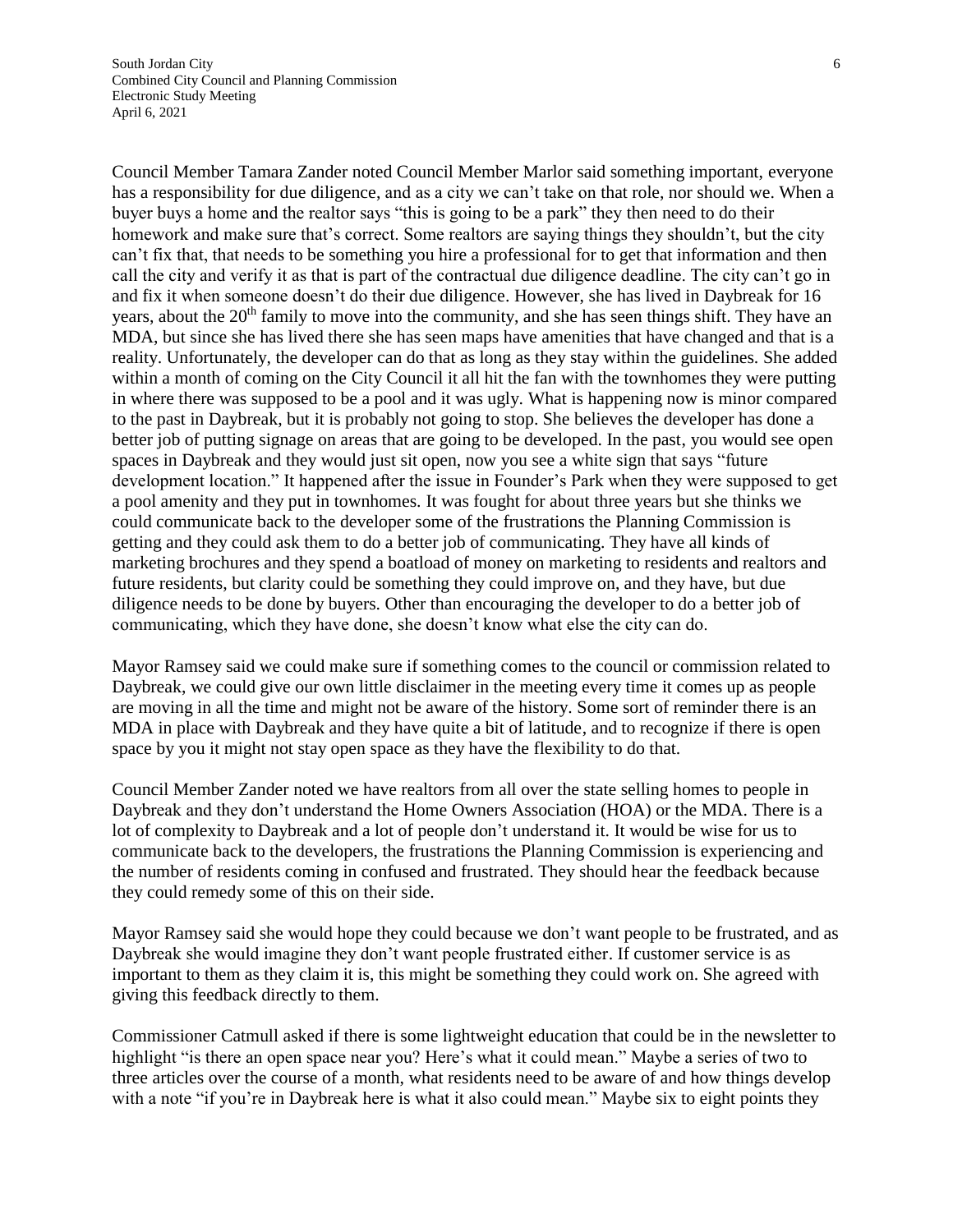could makeover a course of months to catch the 1 in 1,000 to 1 in 2,000 residents that are engaged, for no other reason than they read the newsletter and they become the people who spread that information as things change around the city.

Council Member Zander said educating the residents is always great, and to Commissioner Catmull's point, if you educate 2,000 residents they will go tell three friends and it's a good effort on our part.

Council Member Harris asked if the information should be in a newsletter that goes to everyone, or is there messaging that could be more tailored to the Daybreak through social media or other avenues possibly.

Mayor Ramsey said the message doesn't impact the entire city the same and she doesn't know if it's the city's responsibility to put it out or if they work with Daybreak and have their HOA put out some educational points about how it works.

Council Member Zander agreed and said there is an email that goes out every month to residents. Many of the newsletters are marketing-driven, but there are informational pieces regarding events, so they already have an avenue that would be easy to tap into. They might be willing to do it and tailor it to their messaging, but be doable since they already have that connection. They may not agree to put it in if it's not going to paint them in a good light.

Council Member McGuire said having the HOA spread the information would be a good start but the problem goes beyond Daybreak. They hear the same complaint when a farmer sells their land and development is put in. All the residents whose property backs up to the farm come and say they were promised when they bought their house this would never be developed. He believes this is a message the rest of the city could benefit from as well.

Mr. Schaefermeyer said to Council Member Zander's experience at Founder's Park, it may not always be obvious to the Planning Commission, but the times they get the most people out are when Daybreak has developed, left the area, and then come back to develop the infill. We are not seeing these complaints when it is out where they are doing a lot of development, it is when they come back to an area to develop that we get most of the issues. The question is, how to address that, knowing it's within their right to leave a piece of ground vacant and then come back to develop later.

Council Member Zander said when we communicate with the developer and express these concerns from the Planning Commission when they have an infill project we have noticed an influx of complaints and frustration, we need them to do a better job communicating to those surrounding residents. She added she doesn't think they go out of their way to do that, in fact, she thinks they try to slip stuff into those infill projects without creating any campaign of information and they do the opposite. However, if they heard from us that it has been a challenge for the commission and frustration for the residents, they might step up and do something different or come up with a different communication plan when there is an infill project. She said she believes Mr. Schaefermeyer is correct, it is the infills that have caused huge frustration.

Council Member Marlor said when these residents complain a farmer told them they would never sell or develop the property, unless it has been developed, is a city park, or some other designation, every acre of property within this city will be developed. No one wants to hear that, but we could just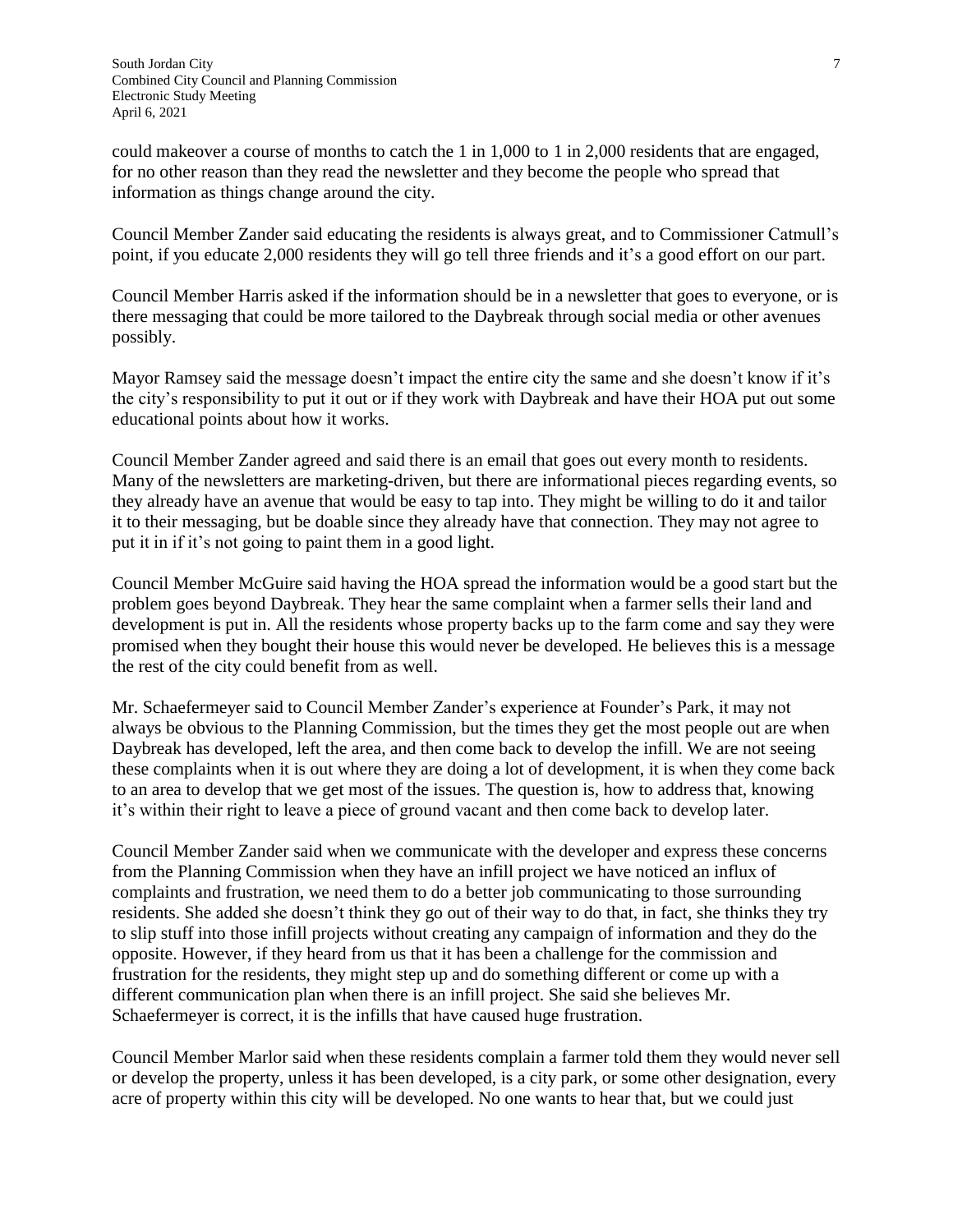South Jordan City 8 Combined City Council and Planning Commission Electronic Study Meeting April 6, 2021

publish that and say we let everybody know it was all going to be developed at some point. No one wants to hear the beautiful farm next to them is going to be a subdivision, or in Daybreak, there are going to be townhomes or condos where they thought there would be single-family homes, but some of those realities are there and how do we communicate that when these folks are so elated to move into their new home. They have blinders on and just want to move in and experience homeownership.

Mayor Ramsey asked the staff if they could communicate these concerns with Daybreak along with the requests and some of the ideas mentioned. The problem is being presented to the Planning Commission, however, it is not necessarily the city's problem or the city's fault. She thinks the responsibility for better communication lies with Daybreak and would like to see a conversation happen with them regarding this.

Mr. Whatcott said this won't be the first time they've heard this, but he will certainly reiterate it again. They tried to put in place some safeguards after the previous issue Council Member Zander mentioned and they will try to do it again. Strategic Services Director Don Tingey has weekly conversations with Daybreak personnel so he will communicate it to those involved when bringing those parcels forward, and maybe including more signage for these infill areas indicating "this property will be developed" as we have done before. We have all seen it, we have put signs at the end of streets for 20+ years that say "this road will go through" or "this road will connect" and yet when the time comes to connect it no one seems to remember the sign. It's a difficult issue to deal with when they have new growth in their area when they had nothing but a field or a farm.

Mayor Ramsey acknowledged as a body we appreciate Daybreak's improved efforts. They have stepped up and done more, but there seem to be quite a few residents moving in who aren't as familiar.

Commissioner Catmull said another piece of feedback that might be helpful is information about the maximum height that might be developed on that site. It's one thing to say "this might be developed" but it's another thing to say "it could be as tall as…" and that's where they have had issues. Residents are upset when the infill is higher than the development around it.

Council Member Harris said he can see where that could be a concern, the only issue is things can change over time and what height requirements are today may be different than what they are down the road. At one point in time, we were talking about a large office building near I-15, which would have been very different from what Council Member Marlor might have been discussing with the council a number of years ago.

Commissioner Catmull said it could note it could be higher than the development next to it.

Council Member Harris said we are getting pressure from the state to increase density and usually increased density can mean increased height too, so even though we may have certain desires, there are push backs that come from the state.

Council Member Shelton said residents are going to feel more pressure as Daybreak develops its Town Center, which is the most intense density in the whole project, and exactly where they are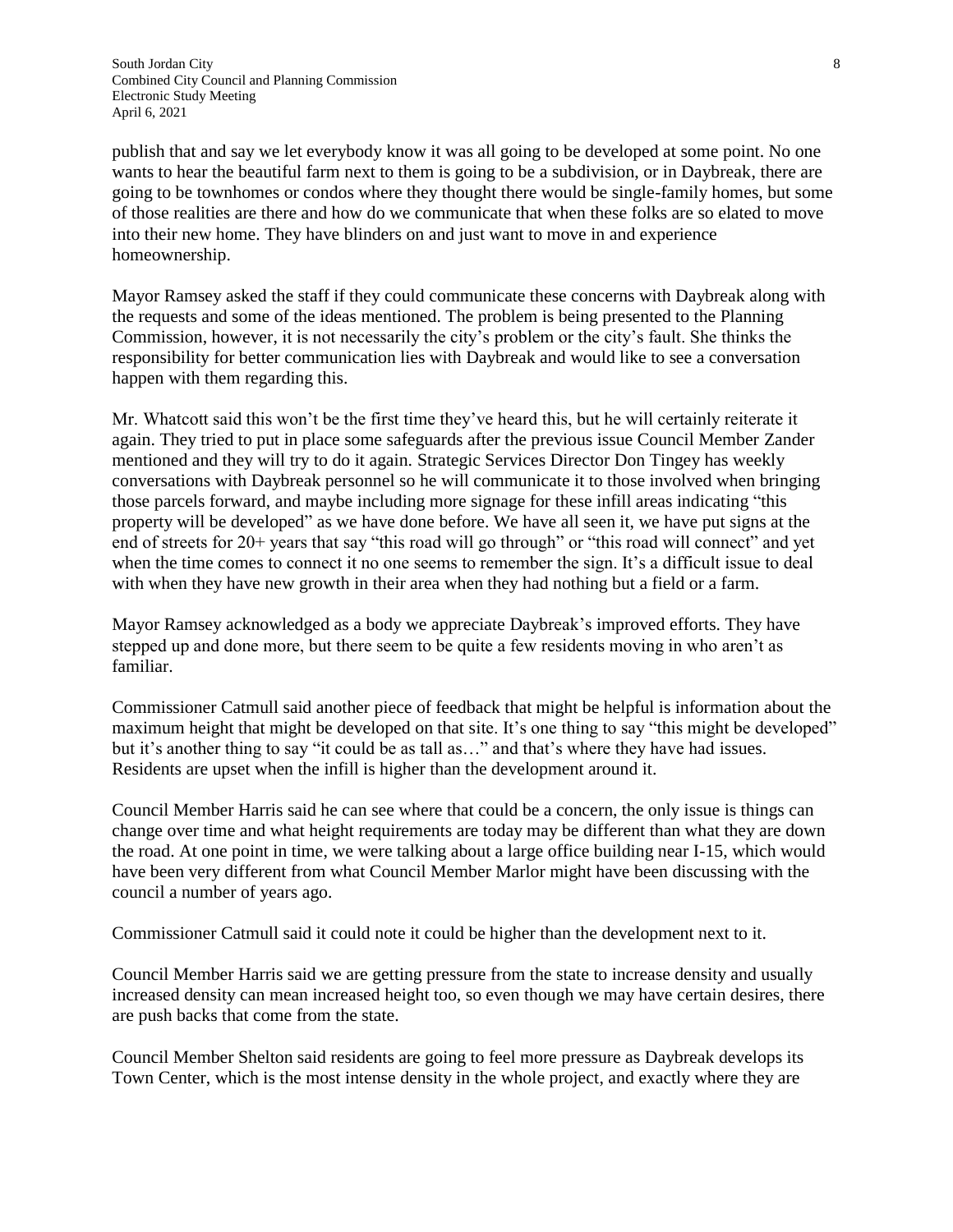South Jordan City 9 Combined City Council and Planning Commission Electronic Study Meeting April 6, 2021

headed right now. Also, all of this is happening in District 3 so he'd like to be a part of the conversation with Daybreak whenever it's arranged to share some of the residents' concerns as well.

Mr. Whatcott suggested Council Member Shelton contact them on his own. Sometimes it's better to hear it from staff and sometimes it's better to hear it from him as well in different ways. There might be more power with him speaking as a council member without the staff there. He encouraged him to speak with them on his own. The other complexity with Daybreak isn't seen anywhere else in the city because of the flexibility of building when and what whenever they want and we have taken advantage of that as a city over the years. When the downturn came they were able to shift their product to what was more desirable at the time and kept us all afloat. There are good and bad things and we are hearing one portion of it that is difficult, that's the communication side of those who are moving in around these parts. It is becoming more complicated for them, as well as us, as more and more ground is eaten up by development and we have more residents there that are highly engaged than there were before it all started. It is a difficult problem to help communication when they have so much latitude and so much freedom in their choices of product and product design that we normally wouldn't have anywhere else, so it is challenging.

Council Member Shelton said he would reach out to them.

Chair Hollist said the only other thing that was discussed was possibly the ability to either report to the city or Daybreak "bad players." Builders or realtors or people who are consistently sharing information that is not accurate. The last time this was discussed at length, Mr. Langston was there from Daybreak and when the same builder came up a few times he was going to report to his marketing department and have them contact him to discuss it, asking them to please stop sharing information that wasn't accurate.

Council Member Marlor noted his youngest son is building a home right now in Daybreak and he is building on property designated as an elementary school. They had left the area thinking the school district would use it but it is now filled in with foundations of new homes. Things are going to change, it is difficult even for Daybreak to say what is going to go in somewhere when in fact it could change because of dynamics like the market.

Council Member Zander said it would be a good idea for the Planning Commission to have a statement, so when this comes up again they have something clear, accurate, and referring to what Daybreak is allowed to do. She thinks people don't understand how much latitude they have.

Council Member Marlor added it should say whom they can get in contact with if they have further questions.

Mayor Ramsey said having a designated statement with contact information would be a good idea because the concerns are valid and in most cases, one would think expressing them at the Planning Commission meeting would be the right place to remedy these situations. However, this is a unique arrangement, and turning the complaints back to Daybreak would be a good option.

Commissioner Catmull asked if that info could be on the agenda text.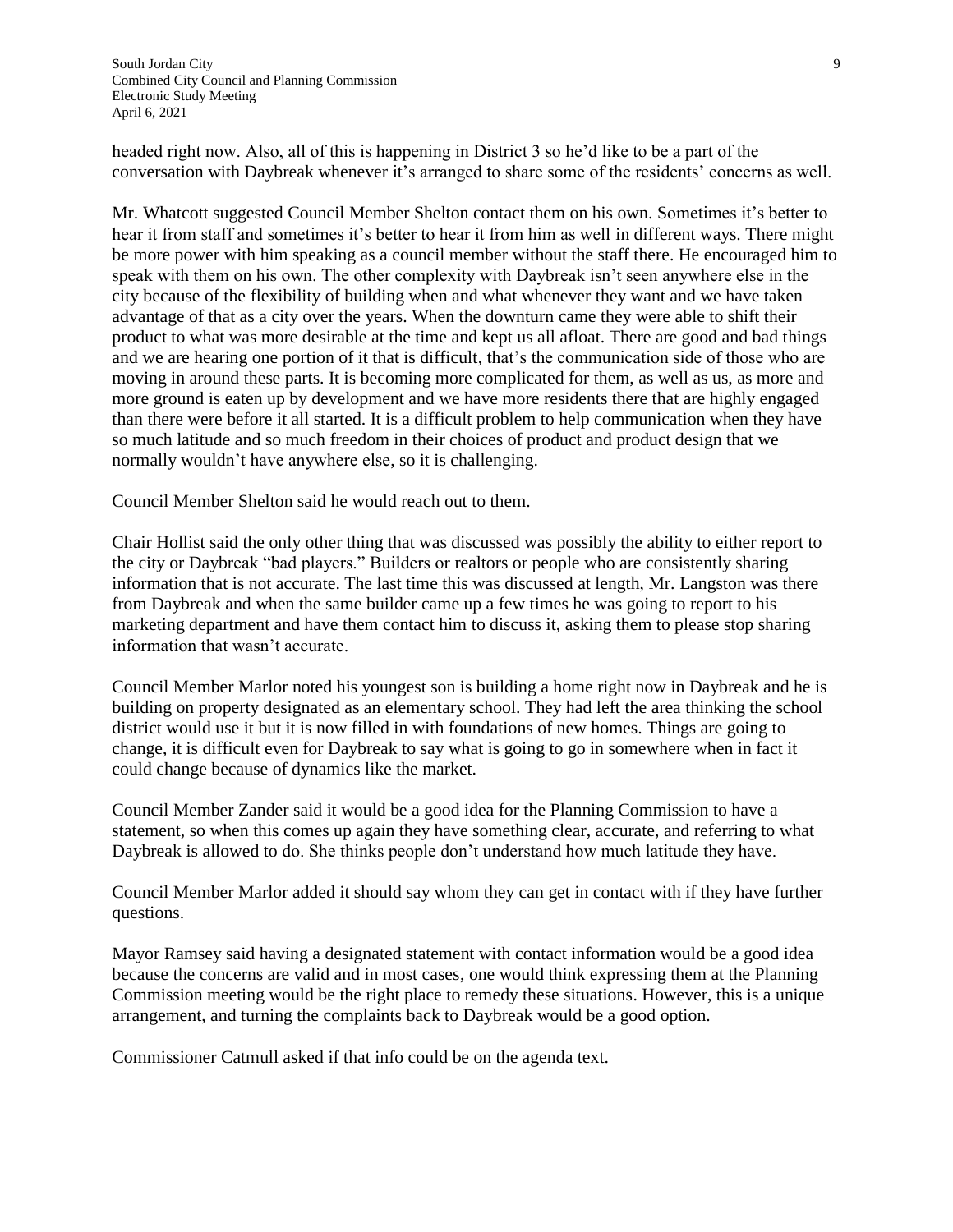City Attorney Ryan Loose said information is usually in the notices that go out. We put a staff member's name by each agenda item and we could add if they have questions about an agenda item they could contact the staff member. There is something like that for the City Council to contact the City Manager. We could put it in there somewhere and hope people read it, it could also be put in the staff report.

Mr. Schaefermeyer said he didn't see an issue with that and they send out notices within a radius of a subdivision, usually 300 feet, and those are the people who come into meetings or talk to us. They have discussed revising that but usually, there is contact information for whoever the builder is or Daybreak. If they come up with another statement more general to development in Daybreak or the MDA they can do that, they would just want to make sure it stays to roughly a page otherwise the postage costs creep up.

Mr. Loose said since only certain things are required by state law to be presented at a public hearing or required to go to the Planning Commission we do that for the benefit of the residents. If it is frustrating them it may be worth thinking about what things are beneficial and what things are not versus what we do and do not have to do. He would leave that to the council and commission to decide since they know the residents. There is an argument if you don't have those public hearings it is not transparent and you're hiding stuff, but when you do, sometimes people show up thinking they can say something that would bring about a change but find out to be difficult because of the administrative discretion of the commission.

Council Member Shelton asked if it would be possible to create a list for them of items that have to go through the Planning Commission administrative items. He said he feels if we go out and notify people about this and there is nothing they or the Planning Commission can do, and it's administrative, it seems like we are poking the bear. It's not transparent if we're weighing transparency against aggravation, but do we want to purposefully irritate people.

Mr. Loose noted this is a discussion many councils and commissions have had during his tenure here. Regarding transparency, is there any change that can happen? From a city process, they have learned about ditches and other things on the ground they wouldn't necessarily know about and able to ask the developers to look at. Not so much in Daybreak, but certainly in many infill subdivisions and developments. The shortlist is general plans and any land use map amendment or zone change has to go to the commission for their recommendation, these are all legislative items. Short of that, the other things could be done by staff or another body. In the past, many were done by the City Council. He encourages that at the very least, conditional use permits stay with the commission as they are a unique thing and our commission is very well trained and well versed in handling them, even in difficult situations, and does a great job. As a council however they have the discretion to decide those matters, who hears and makes those determinations on the administrative items.

Assistant City Attorney Greg Simonsen said Mr. Loose is correct. He wanted to point out something from the last meeting and added its one thing to come in and tell the people there's nothing that can be done. It's another thing when the Daybreak representative is callous and has an attitude of "so sad, too bad." They can do what they want and he would have liked to have seen them express something like "this is disappointing that this happened." Up until about eight months ago, he was doing legal work for Daybreak, he knows how they operate. He has reviewed their documents, including the closing paperwork and the disclosures the residents receive. He said what everyone said about people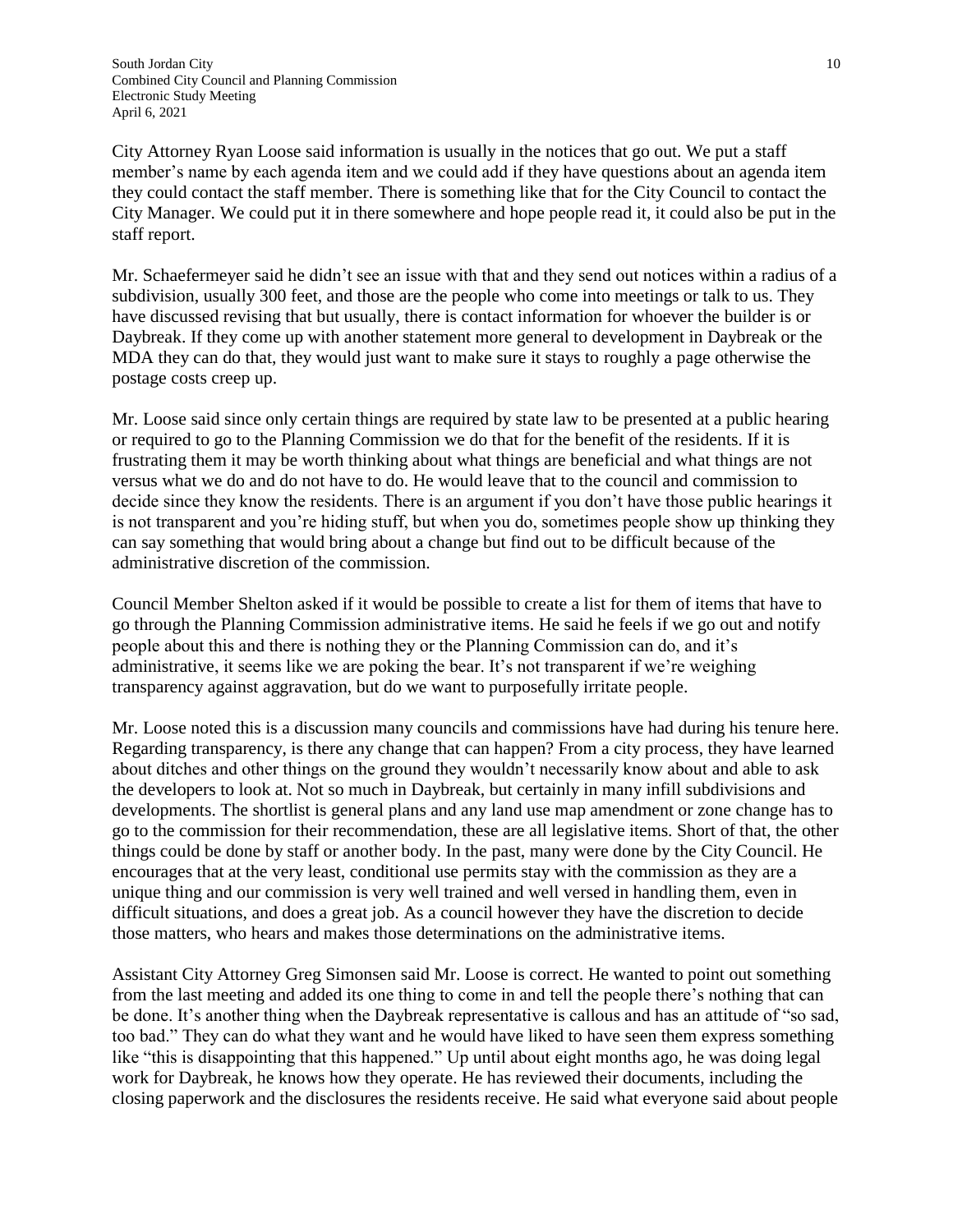being able to protect themselves is absolutely true because they do get the documents. The MDA shows up on their title report, they are all aware of the Planned Unit Development (PUD) and the requirements. He has also seen the documents where Daybreak works very hard to screen their builders. You don't just go up to Daybreak and buy a lot, you put on a dog and pony show with your financials, and you sign thick documents. Daybreak considers their way of dealing with builder's proprietary, to the point where he can't disclose it, but it is very carefully done. He is surprised by these problems and believes they should have better control over their builders and representatives, and what those people are saying.

Council Member Marlor said he supports having the Planning Commission hear these items. In his earlier years with the City Council, they heard all of these things and he came from being the Chair of the Planning Commission. He said they needed to have them reviewing these items rather than the City Council. He believes the commission should handle these issues as they are capable and qualified.

Mayor Ramsey said they don't want residents, new or long-term, frustrated. There aren't a lot of easy answers but she believes there have been some good ideas presented that they will try and reach out and work on this.

Mayor Ramsey said on April 10<sup>th</sup>the Utah Legislature determined the mask mandate for the state will come to an end with provisions for times when it will still be required like large gatherings and schools, but not in all cases as numbers go down and vaccine numbers continue to go up. She would like to know how everyone feels about this. She addressed Chair Hollist in regards to the Planning Commission and gave her recommendation that we move back to in-person meetings as a city. The staff has been working hard on the technology and she would like to see the meeting in person distanced. She added people expect technology to be a part of our meetings from now on, the ability to join electronically, and that leaves them with some decisions to be made in regards to receiving public comment only in person or in writing, or do they accept public comment over Zoom. We want people to be able to join remotely, including council members, commissioners, and staff, in addition to members of the public. Having that electronic element is something we want to incorporate and the staff has worked to make that available. She said one concern she has is sitting up on the dais and trying to run a meeting in person and also watching a Zoom monitor. It is going to make the meetings longer and cumbersome, so rather than having the person conducting the meeting also overseeing all that, having a member of the staff looking at the Zoom. For the City Council, that would be IT Director Jon Day and proceeding with the meetings as usual in person but the presentation would be on the monitor in front of each person on the dais in the meetings. She is still torn about allowing public comment from Zoom after the in-person public comments are done. If they do decide to go with electronic public comment, they would ask for everything from everyone that is in person, then asking Mr. Day if there is anyone on Zoom that would like to comment. With the larger monitors they have in the chambers and the individual monitors that are in front of each council member, they would be able to broadcast the individual speaking easily.

Council Member Harris said he is looking at it from many people's perspectives here and he thinks they might have some people in the city who have different comfort levels, whose health might make being there in person more difficult, and he thinks they should consider that some people might not be able to attend in person but they would be interested in participating. Whatever decision we make he wants to make sure that is factored in.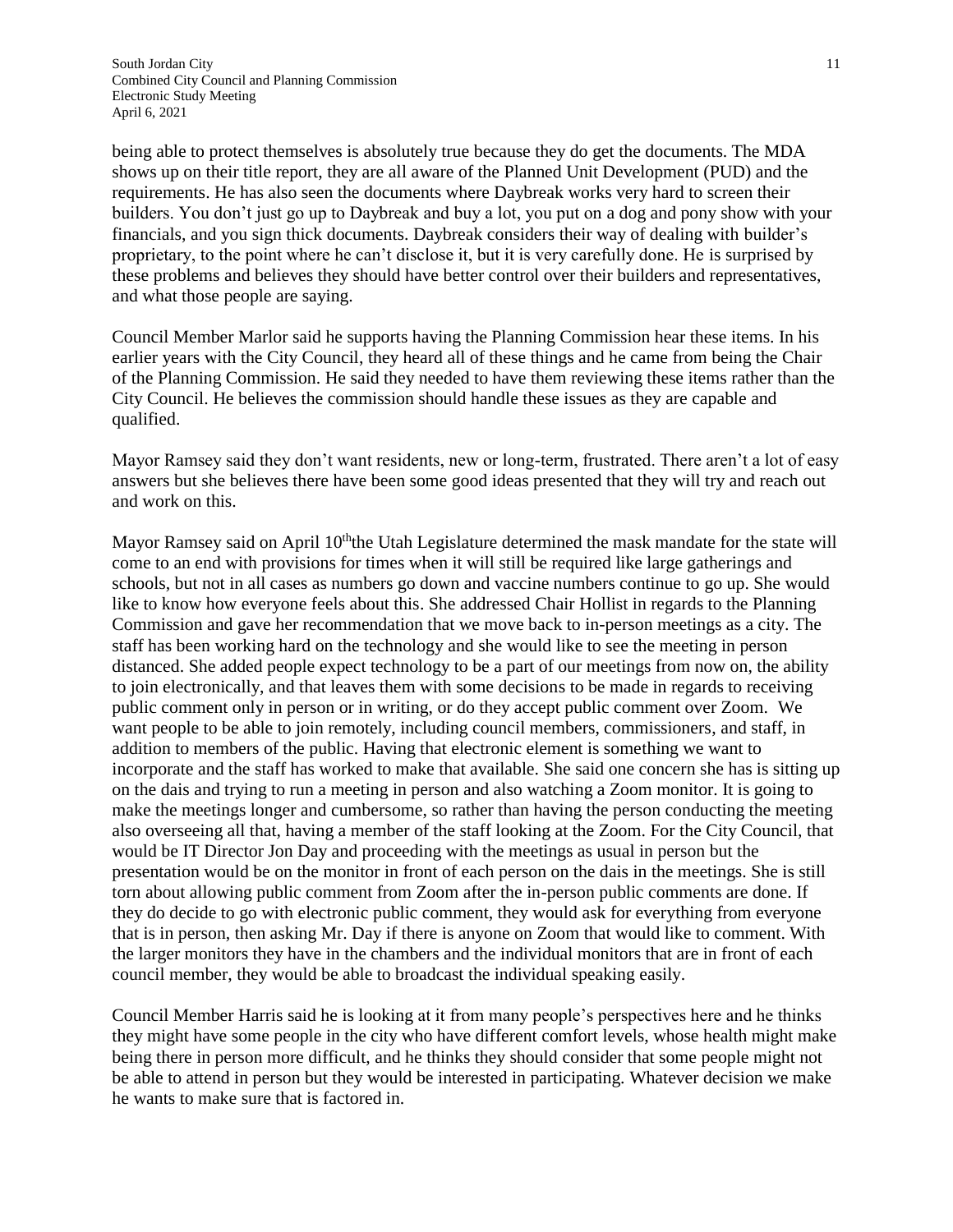Mayor Ramsey added they must continue to work on an electronic option for anyone who can't be there in person.

Mr. Loose noted if they didn't want to regularly allow comment via Zoom, but they do want to allow those with disabilities or other issues to do it there is already a section of the opening statement on the agenda that states "persons with disabilities who may need assistance should contact the City Manager" and lists the contact number. This allows for discretion in allowing electronic comment as it's not just any member of the public, but those who have contacted the city beforehand and can be announced during the appropriate time.

Council Member Shelton said he likes the idea of resuming in-person meetings. He also likes the idea of continuing the virtual element to the meetings. As far as the public comment, he feels like they have been taking public comment virtually for over a year and he is not sure what the concern is with continuing it. He assumes Mr. Day could find a way to cut someone off if they needed in the virtual setting, but they have yet to experience someone misbehaving during public comments electronically. He added if the person has their camera on, their full name is on the screen, and they tell us their address, that's all the stuff we require when they come in person and we should give the electronic public comment a try.

Council Member Marlor said he supports in-person meetings. If there is a way Mr. Day can allow people to make public comments he thinks it would be great. People will be able to enjoy seeing it live to a higher degree now, having it electronic is a great step forward for all the residents.

Council McGuire echoed Council Members Marlor and Shelton's comments that having the virtual option is what residents expect now. We've been doing it for a year and it's the new expectation. He believes that applies to people being able to give their public comments. This past year has shown they can handle it and he's sure there will be a transition for us to figure out both, but he is confident it can be overcome easily.

Council Member Zander said at first her reaction was she would like to see people come in person to address the council, as it shows more effort and intention. She is 100% in favor of keeping the meetings on some medium where the public can watch. The engagement part is tricky but as Council Member Shelton said we have been doing it for a year, we don't have a lot of people publically comment through Zoom, and the concern would be to make sure there is a kill switch. She doesn't want anyone to be able to broadcast or say inappropriate things. It hasn't been done yet, but things are getting less peaceful and she wouldn't be surprised if that did happen at some point. She added Mr. Day needs to ensure the name is there, the face is on the screen, and if those happen he could introduce them as public comment to the council. This information could be obtained via chat possibly. She doesn't want people sitting behind the screen bullying, there need to be checkpoints before being allowed to publicly comment.

Mayor Ramsey said whoever is conducting the meeting would have to remind anyone who is speaking in person or electronically their camera needs to be on and they need to give their full name and address for the public record. She said they do not intend to enable the chat feature during the meetings.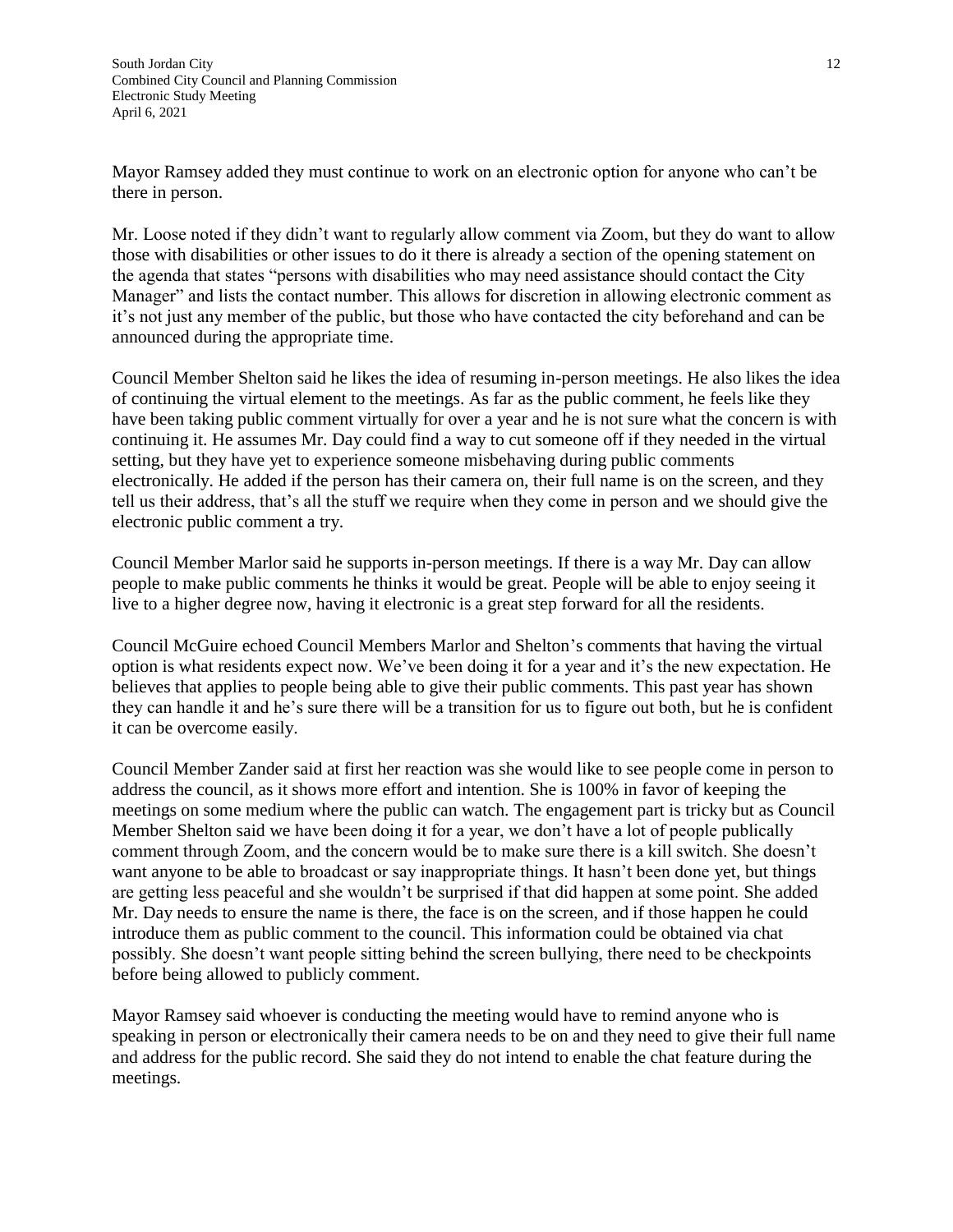Mr. Day said he can give the council the screen like what they see now with the 2 back monitors, so they would know who is on the meeting. Then when it's time for the public comment he can put the person on their screen upfront so the council can see whom is there and who they want to speak. He wants the council to see them and decide ultimately whom they will allow to speak. He can then switch the views so they can see who is next to speak and so on.

Council Member Harris said when we have applicants or residents wishing to speak, that we ask them to be there in person. He wouldn't want people to use the electronic option just as a convenience, it should be a last resort and not the norm.

Mayor Ramsey agreed that the preference is to have them there in person. She then addressed Chair Hollist and asked her opinion on the topic.

Chair Hollist said they have always chosen to follow what City Council does, and she is happy with what she has heard this evening.

Mayor Ramsey noted everyone is in agreement on how to proceed and their next meeting will be noticed that it will be back at City Hall in person with an electronic element.

### **F. Presentation Item:** Land Use and Ethics Training. *(By City Attorney's Office, Ryan Loose and Greg Simonsen)*

Mr. Loose said many planning commissions at the city and council level may meet once a month or every couple of months, maybe six to ten times a year isn't typical for somebodies. We have delegated a lot to the commission here and they have a lot of projects going on. They are commendable for the great job they do. He spent a few months with them being their legal advisor and they do a phenomenal job.

Mayor Ramsey apologized to Assistant City Attorney Mr. Greg Simonsen for shortening the training time but she felt the other discussions needed to be covered while everyone was together today.

Mr. Simonsen noted he has attended every Planning Commission meeting since he was hired last June and in the years before he had attended hundreds of Planning Commission meetings all across the state of Utah. He feels we have as fine of Planning Commission as he has ever seen. Chair Hollist does an impressive job fulfilling the legal requirements and she makes sure no one leaves a Planning Commission meeting without having that opportunity. She does this by writing down each person's concerns so that when we get to the next part of the hearing where the staff addresses it or the applicant addresses it she is prepared to make sure each of those concerns and questions are then addressed. He recognizes in this group we have a lot of very good and experienced land use individuals, so he tried to cover what was relevant but some might seem basic. He invited anyone with questions or comments to bring those up for discussion.

Mr. Simonsen presented a prepared presentation. (Attachment A)

Mr. Schaefermeyer said sometimes we are put in a difficult situation between applicants and neighbors, but we try to make sure we are helping people to understand because many don't understand the process and what they can and can't do under ordinances and give those options.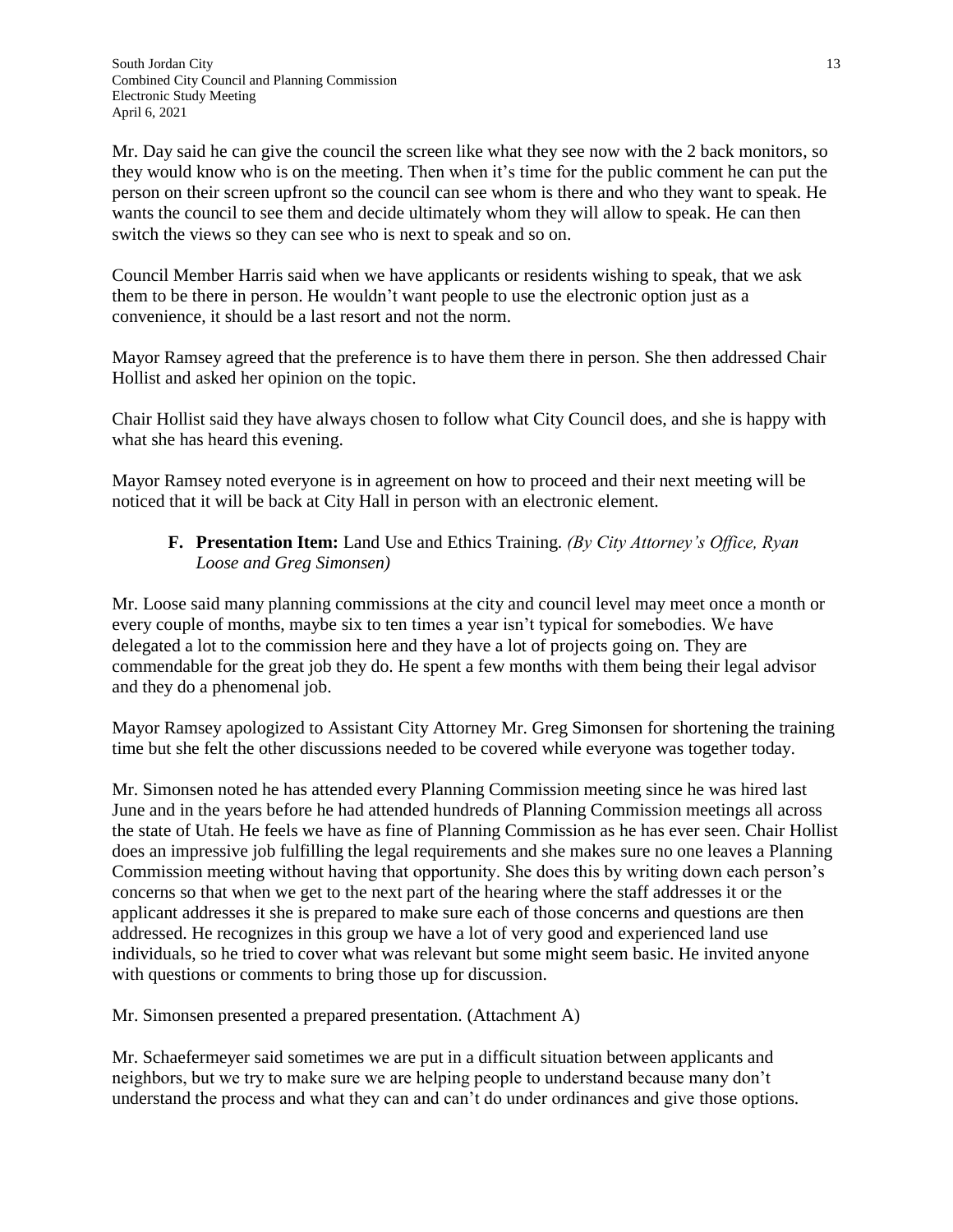South Jordan City **14** Combined City Council and Planning Commission Electronic Study Meeting April 6, 2021

Sometimes this comes off as playing sides, but we try to follow the rules and help the planners educate the public on what those rules are and be as helpful as we can.

#### ADJOURNMENT

#### **Council Member Harris made a motion to adjourn. Council Member Zander seconded the motion. The vote was unanimous in favor.**

The April 6, 2021 City Council electronic study meeting adjourned at 6:23 p.m.

**This is a true and correct copy of the April 6, 2021 City Council Study Meeting Minutes, which were approved on April 20, 2021.**

Anna Crookston

**South Jordan City Recorder**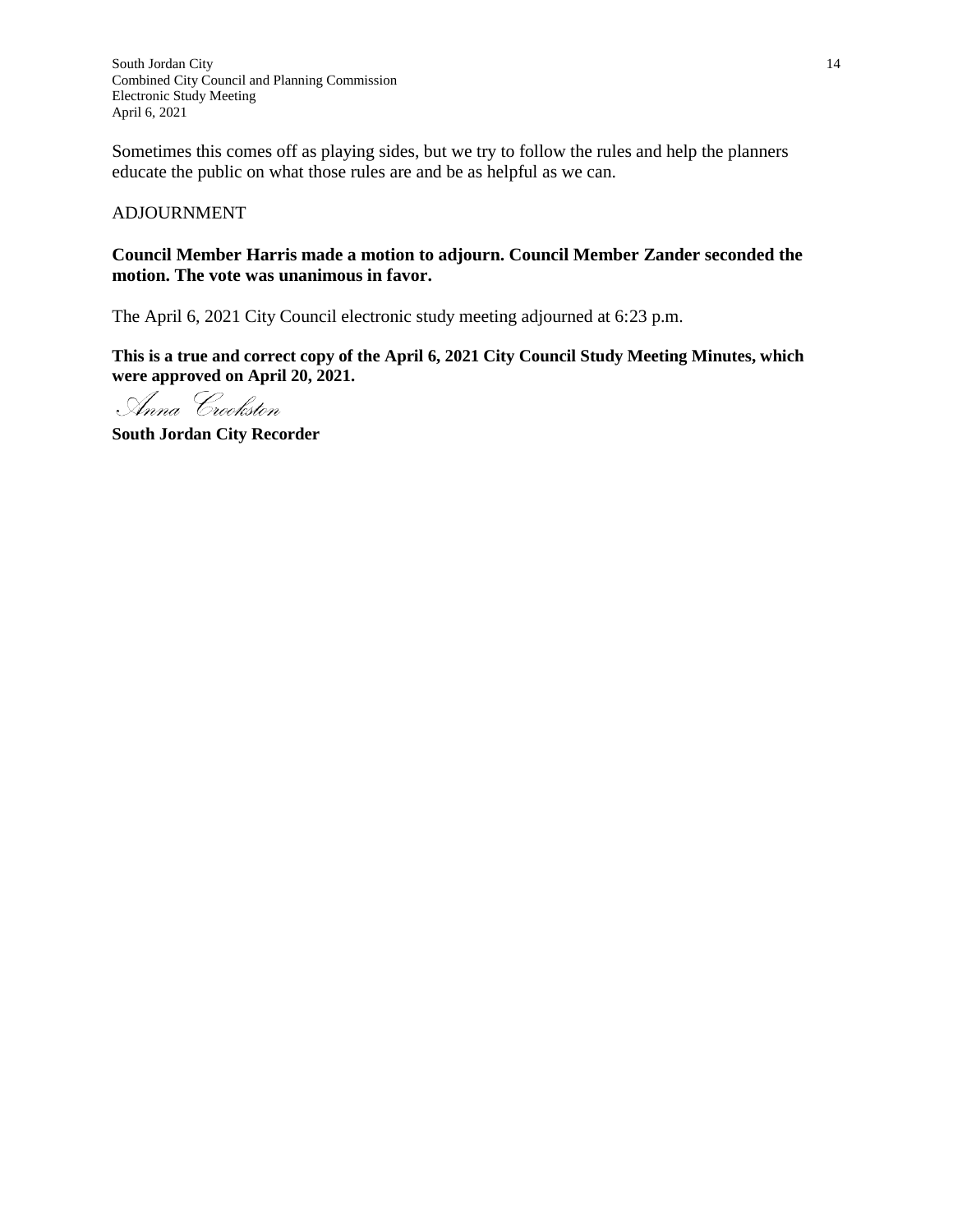# *Land Use Regulation*

How to Do it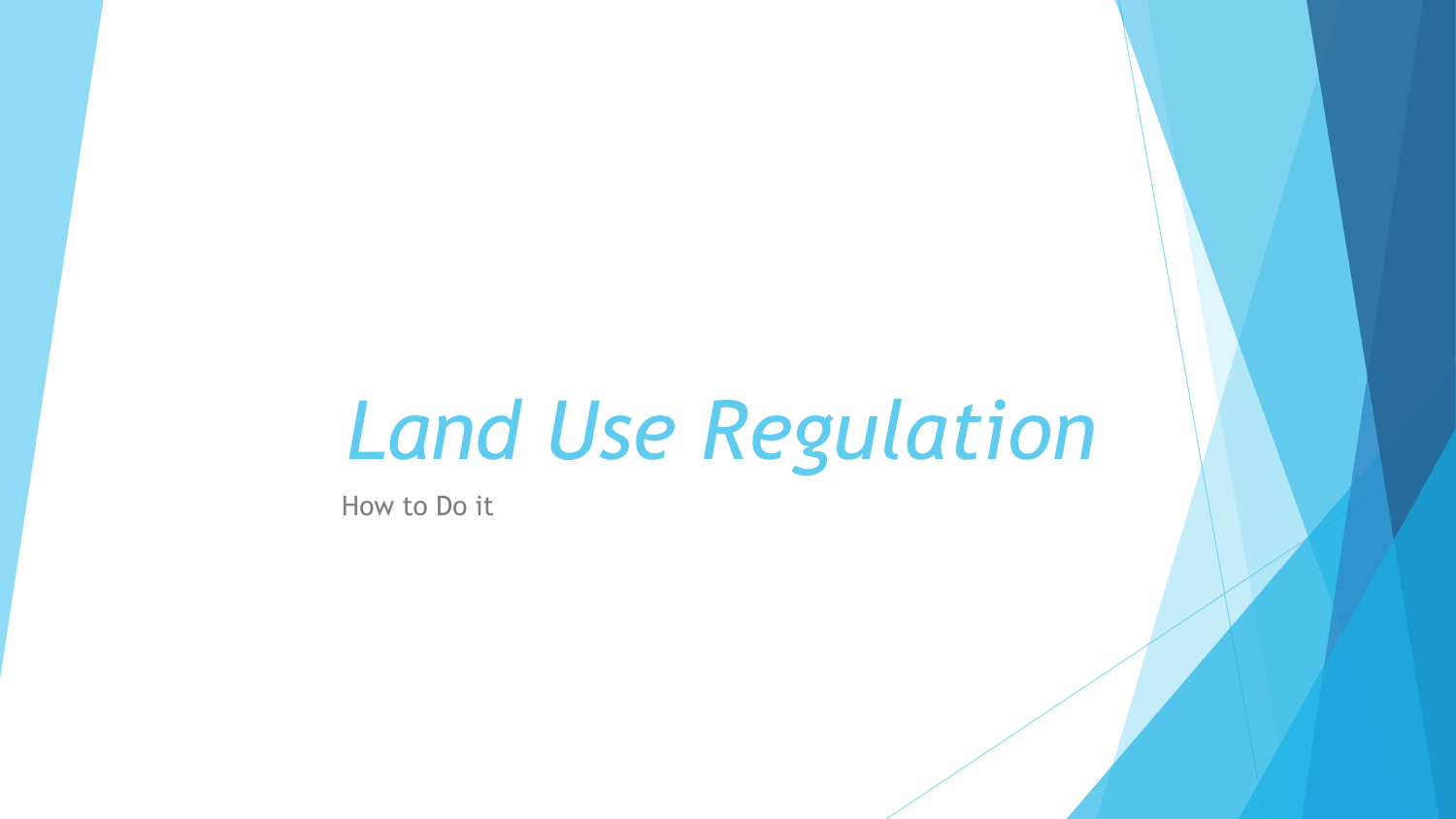## Constitutional Underpinnings

- No person shall be "deprived of life, liberty, or property, without due process of law; nor shall private property be taken for public use, without just compensation." –Amendment V United States Constitution
- **Private Property shall not be taken or damaged for public use without just** compensation. -Article I Section 22 Utah Constitution
- "Property is surely a right of mankind as real as liberty." –John Adams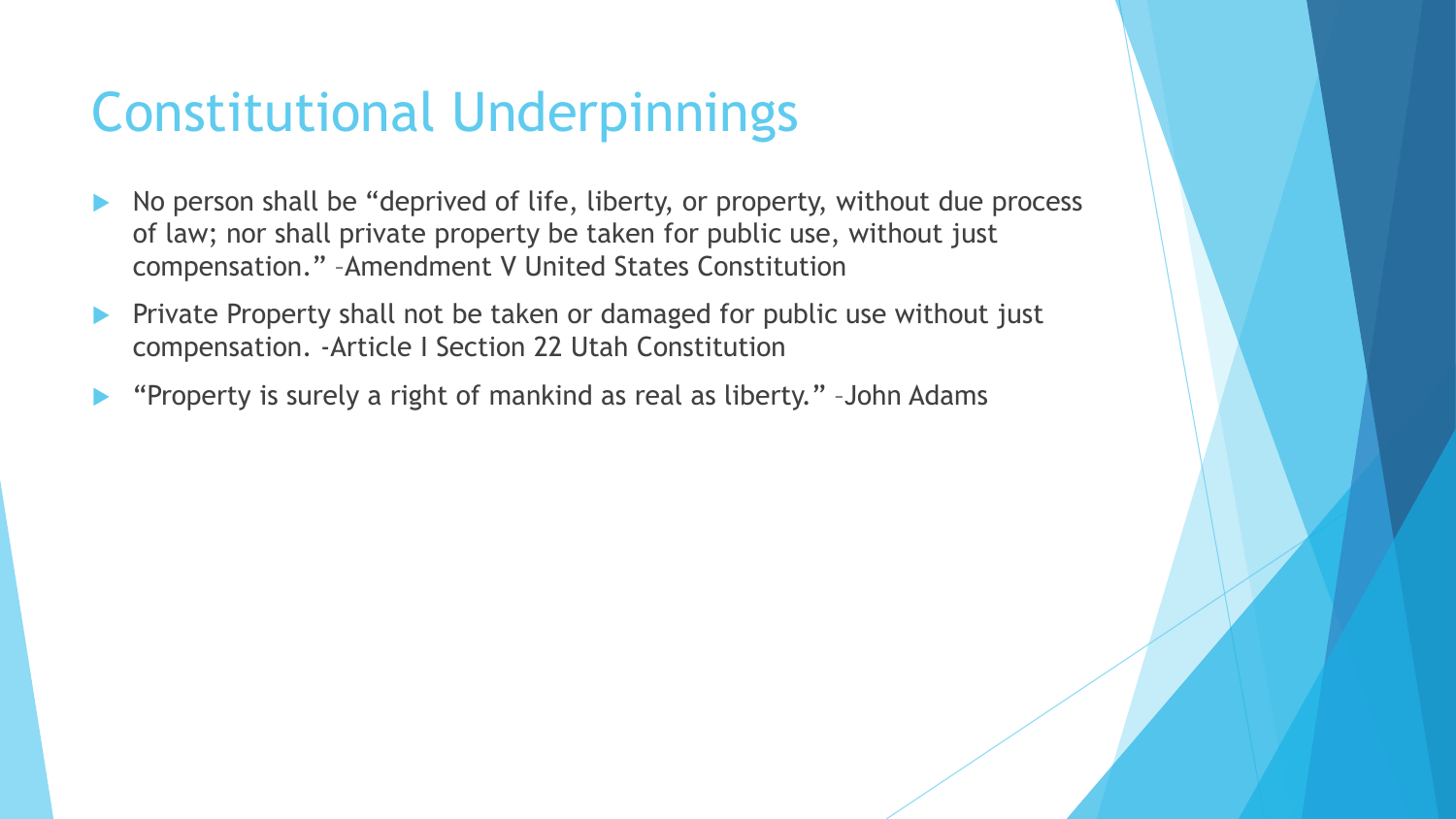### How Projects are Reviewed

What is a Legislative Action?

 A Legislative Action is a decision made by a public vote of the city council that results in an ordinance, amendment to an ordinance, adoption or amendment of the general plan, or creation of an official policy, rule or code of general community-wide application. Only the city council can make legislative decisions, although the planning commission will often be called upon to recommend land use legislative actions. These actions by the City Council are afforded great deference by the courts. As long as it is "reasonably debatable" that the City Council decision advances the general welfare and does not violate state and federal statutes and constitution it will be upheld.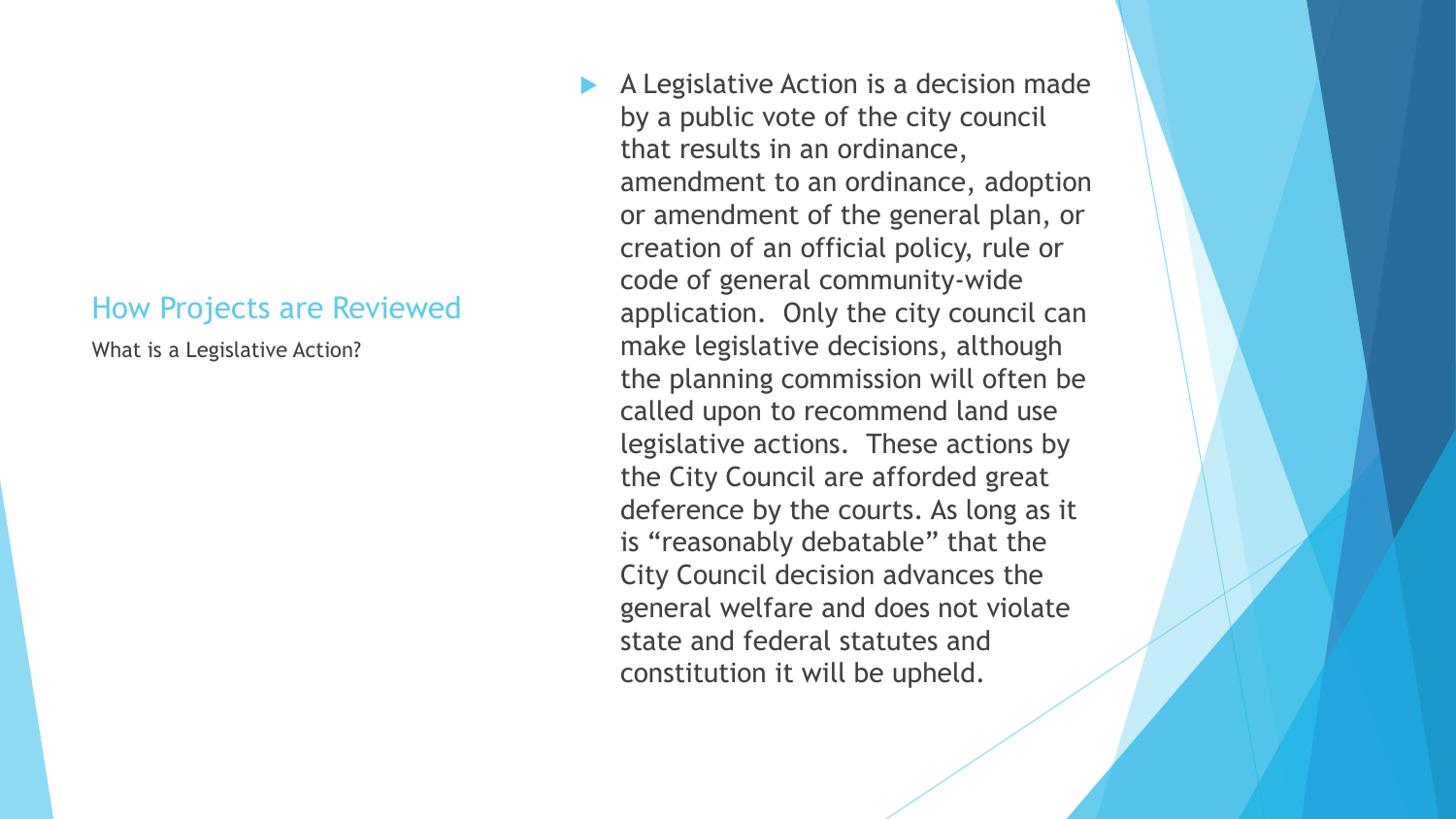### How Projects are Reviewed

Examples of Legislative Decisions

- -Adopting or Amending the General Plan
- -Adopting or Amending the Zoning **Ordinance**
- -Rezoning property to a new classification
- -Adopting a local Subdivision **Ordinance**
- -Setting uniform printed development standards, codes and regulations that are applicable generally to land use within the city, as opposed to specific development approval for a specific isolated application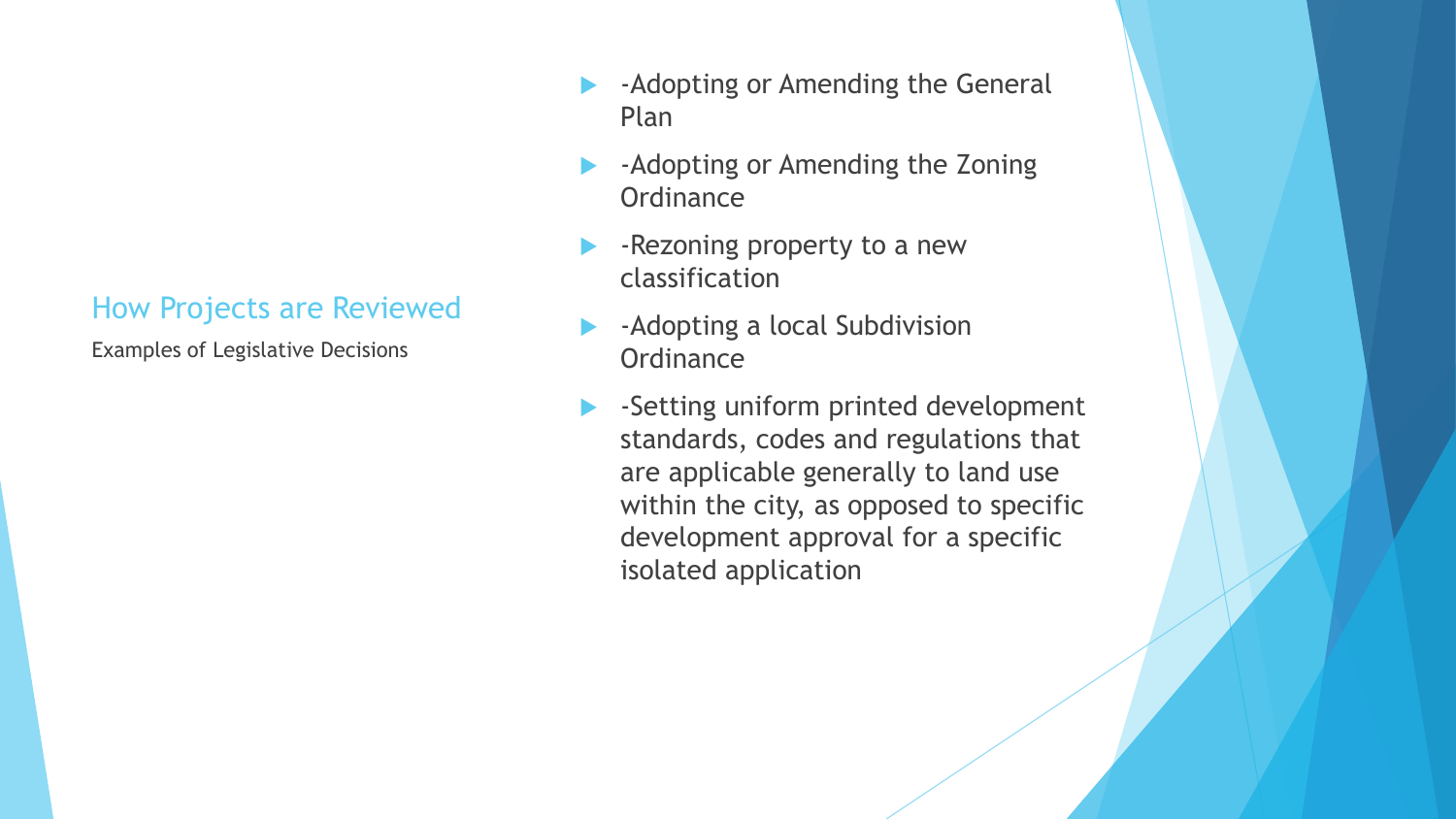### How Projects are Reviewed

What is an Administrative Action?

 When the council, planning commission, appeals authority or staff enforces a legislatively adopted plan, ordinance, rule, or standard, their decision is administrative, not legislative. These are not entitled to the same deference by the courts as legislative acts. Non-legislative decisions must by supported by substantial and factual evidence that must be included in a formal record of the decisions. Decisions regarding individual subdivision approvals, variances, conditional use permits, and site plans are never legislative. Note the difference between the "reasonably debatable" standard for legislative decisions and the "substantial evidence" standard for administrative decisions.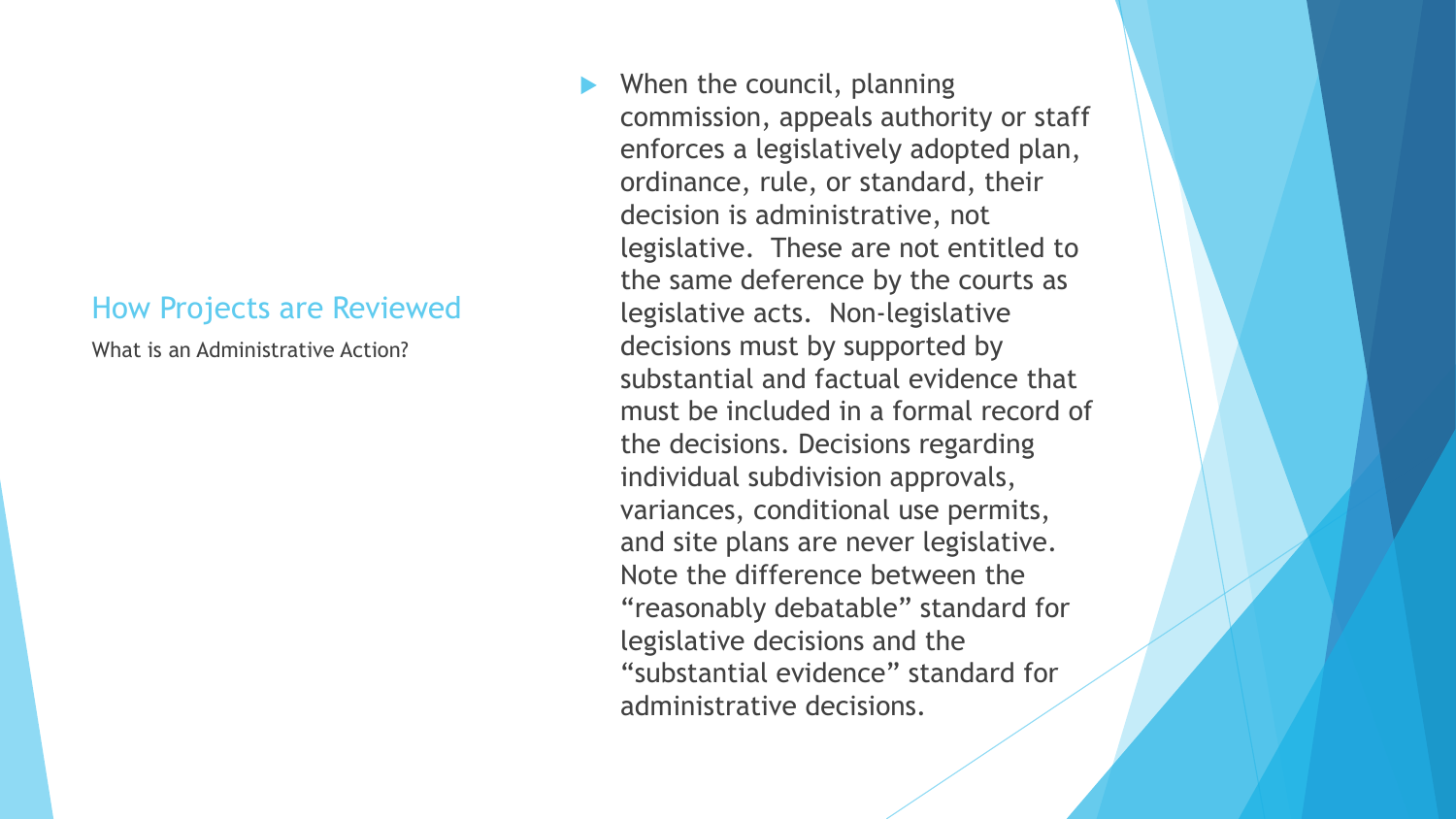### How are Projects Reviewed

Examples of Administrative Decisions

- -Subdivision Approvals
- -Site Plan Approvals
- -Decisions Interpreting the meaning of ordinances
- -Appeals from decisions of zoning administrators
- -Zoning Enforcement
- -Regulations of non-conforming uses
- -Any other decision not made by the legislative body
- -Any decision, even if made by the city council, that does not result in a change to the city limits, the zoning map or the city ordinances.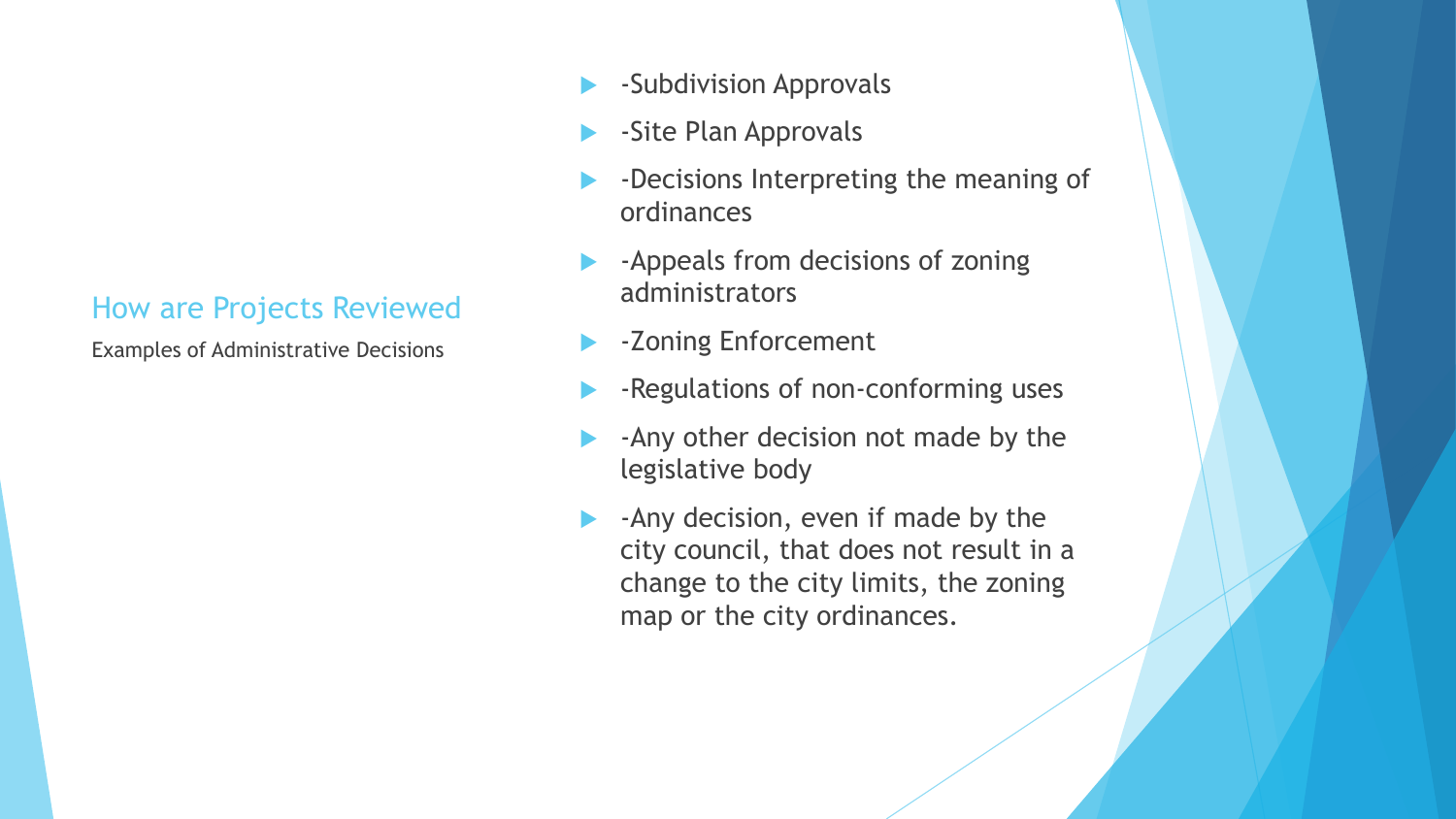# Challenging a Legislative Decision: Harmon's v. Draper City

- "It is a legislative body's prerogative to determine public policy, a judicial body's job to interpret the policy, and an administrative body's job to enforce the policy. Establishing zoning classifications reflects a legislative policy decision with which courts will not interfere except in the most extreme cases. Indeed we have found no Utah case, nor a case from any other jurisdiction, in which a zoning classification was reversed on grounds that it was arbitrary and capricious."
- In commenting on complaints from neighbors, "In performing their duty it [the council's]privilege and obligation to take into consideration their own knowledge of such matters and also to gather available pertinent information for all possible sources and give consideration to it in making their determination."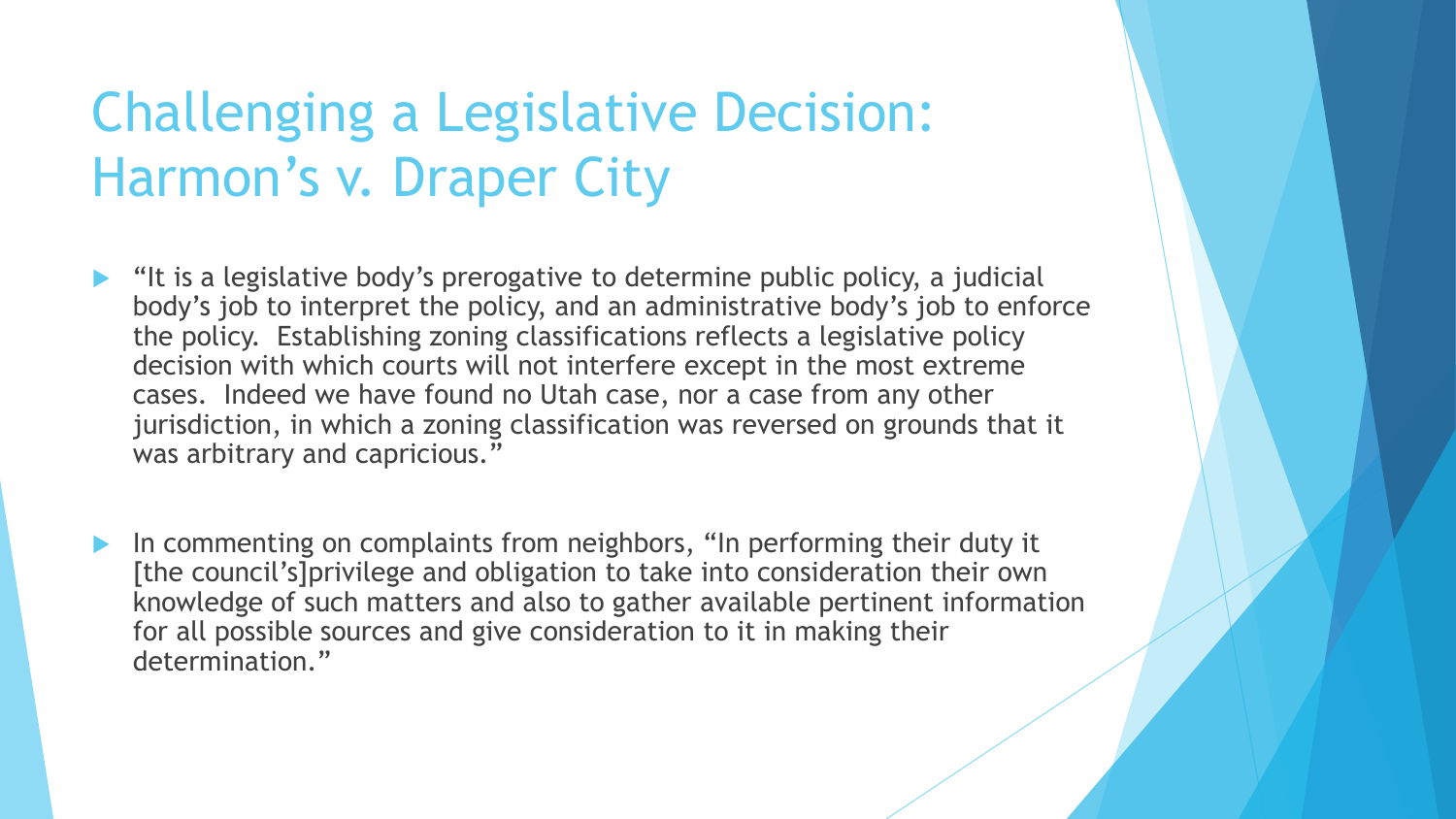# Challenging an Administrative Decision Wadsworth v. West Jordan City

 $\blacktriangleright$ 

"there is a significant distinction in the degree of deference owed a municipality's land use decision depending on whether it is made while the decision making body is acting in a legislative capacity or and administrative/adjudicative capacity."

 "In denying Wadsworth's application, the city council relied on its finding that 'the city has made a significant investment in bringing Dannon to the area and…outdoor storage is detrimental to the area…and injurious to the goals of the city.' However, the only evidence in the record supporting this finding is the concerns expressed by neighboring landowners. The record does not reveal whether the commission's staff actually investigated the concerns raised at the public hearing or why they concluded that outdoor storage on Wadsworth's property would be adverse to the City's goals."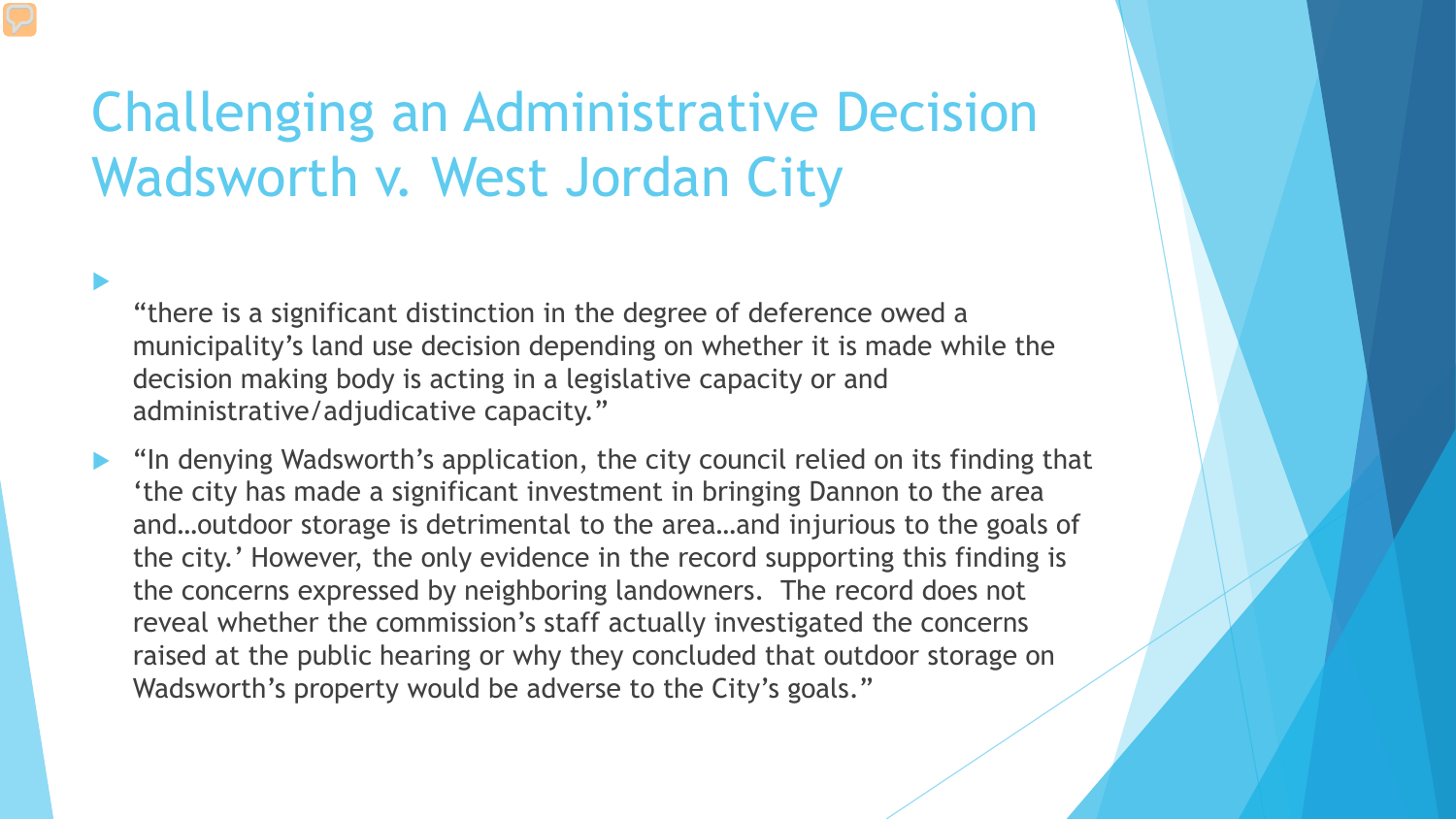## Conditional Use Permits

- 10-9a-507
- $(2)(a)(i)$  A land use authority shall approve a conditional use if reasonable conditions are proposed, or can be imposed, to mitigate the reasonably anticipated detrimental effects of the proposed use in accordance with applicable standards.
- (ii) The requirement described in Subsection  $(2)(a)(i)$  to reasonably mitigate anticipated detrimental effects of the proposed conditional use does not require elimination of the detrimental effects.
- (b) If a land use authority proposes reasonable conditions on a proposed conditional use, the land use authority shall ensure that the conditions are stated on the record and reasonably relate to mitigating the anticipated detrimental effects of the proposed use.
- (c) If the reasonably anticipated detrimental effects of a proposed conditional use cannot be substantially mitigated by the proposal or the imposition of reasonable conditions to achieve compliance with applicable standards, the land use authority may deny the conditional use.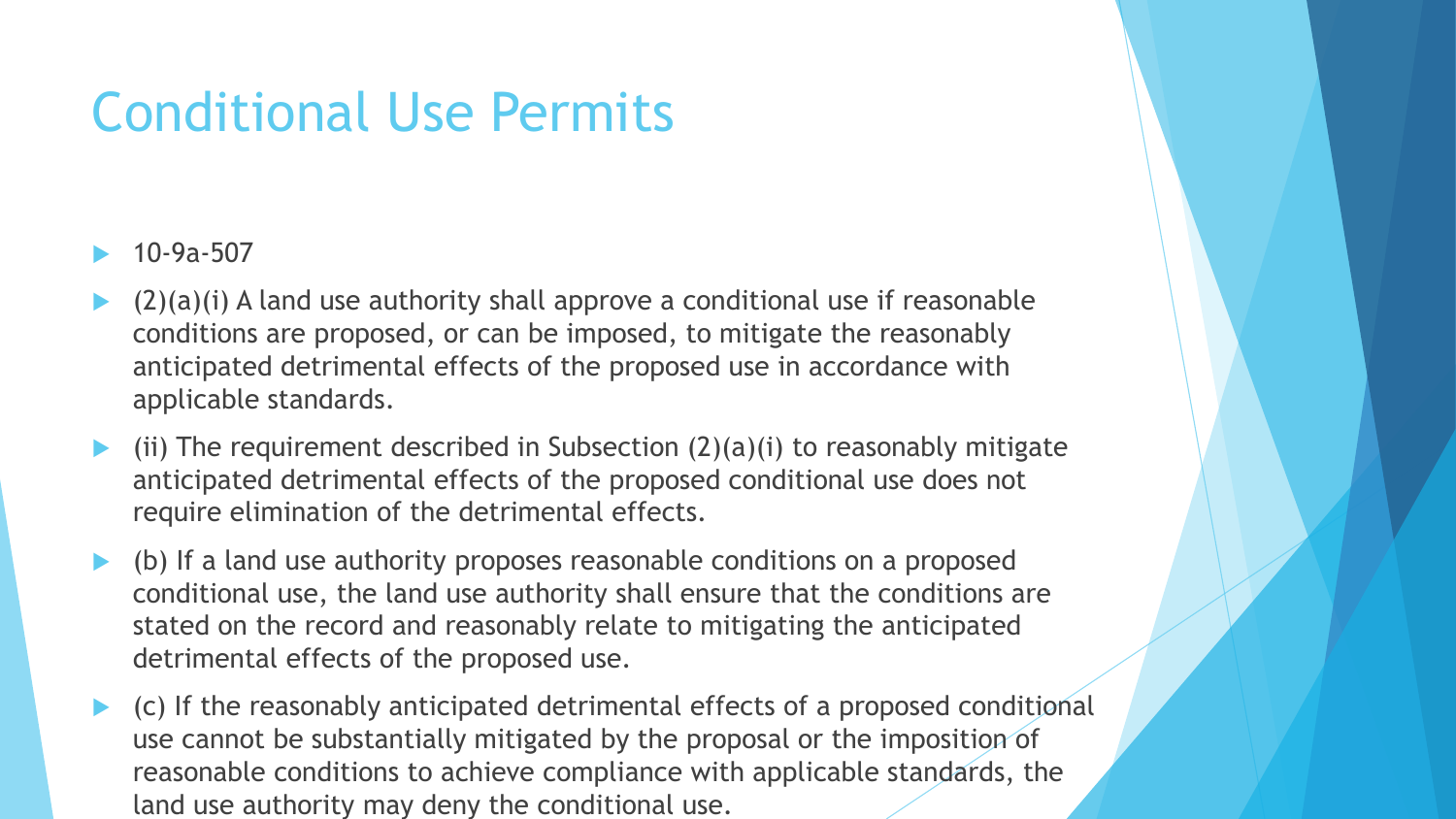### The Players: Planning Staff

- "Professional planners can be very helpful to others in the process by acting as referees and coaches. While the land use gauntlet can be very complicated, the planners understand better than anyone—even the lawyers exactly what the local ordinances and standards say. They should be willing to fully inform all those involved in the process about what the issues are and how decisions are made. They should meet with applicants prior to public hearings to maximize the chances that an application will be complete and ready for hearing when it appears on an agenda. They should be equally willing to visit with neighbors and other concerned citizens and provide all the public information available about an issue so the public debate can proceed fairly."
- Craig M. Call, J.D. former Utah Private Property Ombudsman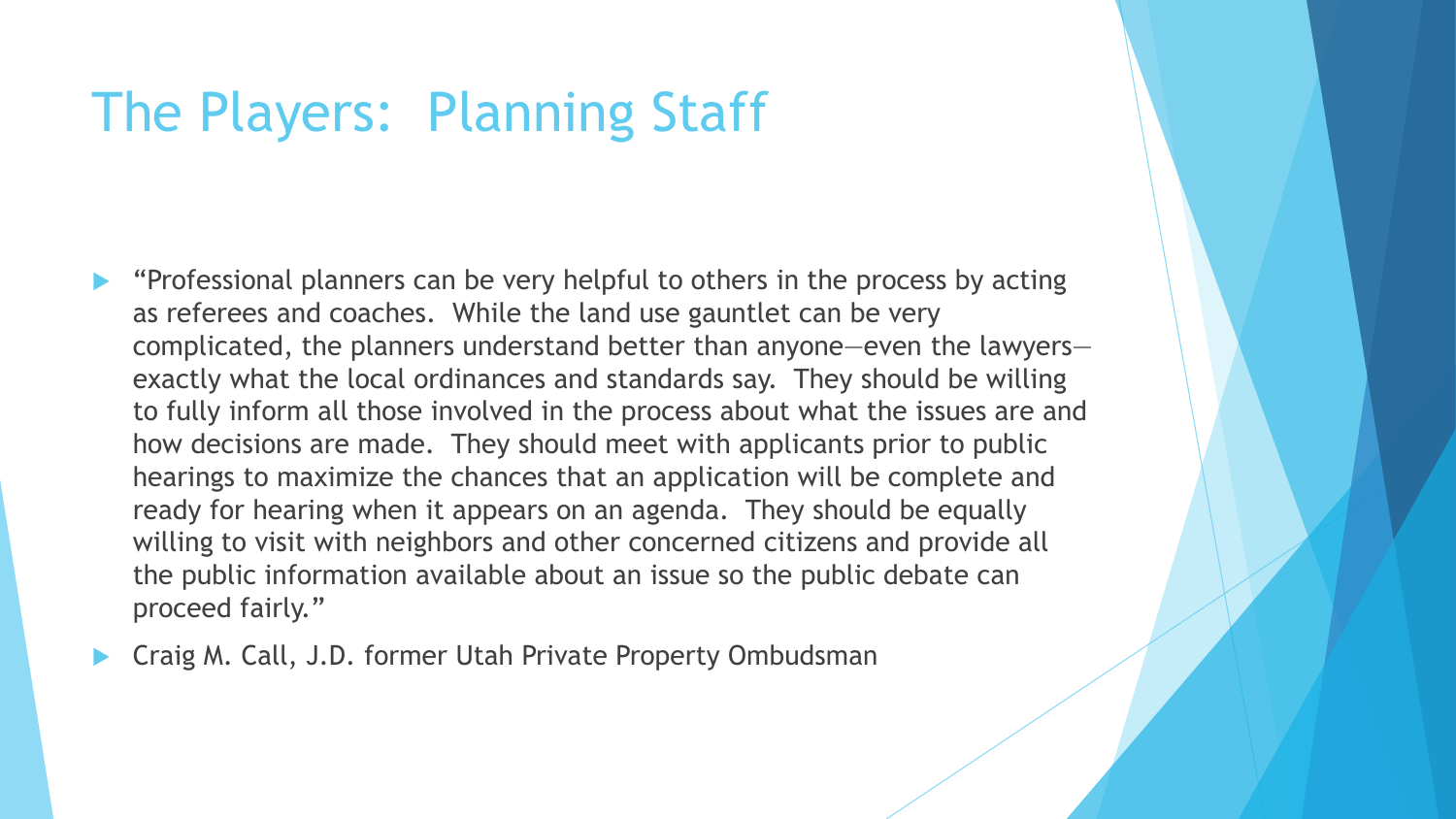# The Players: The Planning Commission

- 10-9a-302. Planning commission Powers and Duties
- (1) the planning commission shall review and make a recommendation to the legislative body for:
- (a) a general plan and amendments to the general plan;
- (b) land use regulations, including:
- (i) ordinances regarding the subdivision of land within the municipality; and
- (ii) amendments to existing land use regulations;
- (c) an appropriate delegation of power to at least one designated land use authority to hear and act on a land use application;
- (d) an appropriation of power to at least one appeal authority to hear and act on an appeal from a decision of the lands use authority; and,
- (e) application processes that:
- (i) may include a designation of routine land use matters that, upon application and proper notice will receive informal streamlined review and action if the application is uncontested;